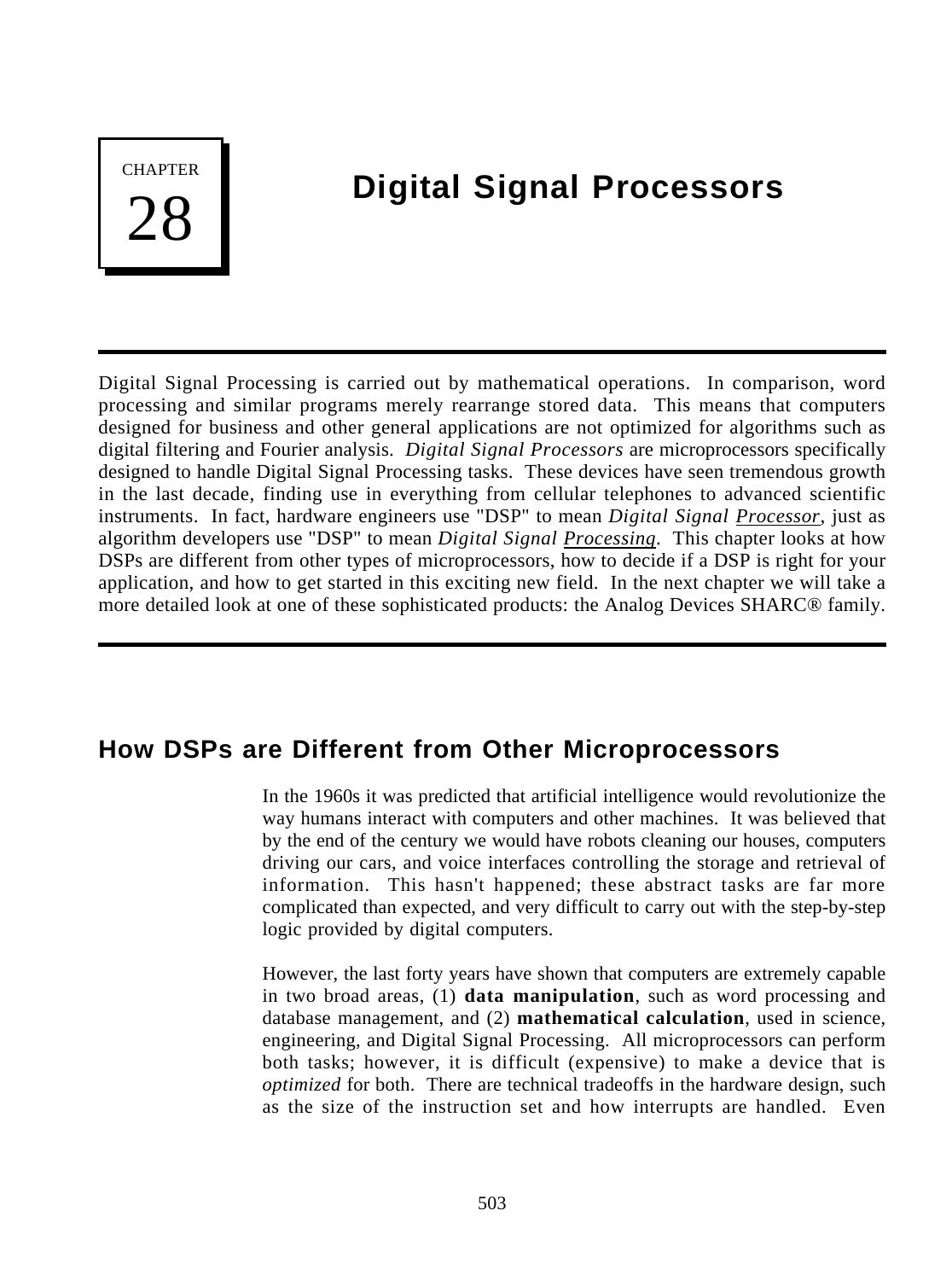|                           | Data Manipulation                                                                 | <b>Math Calculation</b>                                                                       |
|---------------------------|-----------------------------------------------------------------------------------|-----------------------------------------------------------------------------------------------|
| Typical<br>Applications   | Word processing, database<br>management, spread sheets,<br>operating sytems, etc. | Digital Signal Processing,<br>motion control, scientific and<br>engineering simulations, etc. |
|                           |                                                                                   |                                                                                               |
| Main<br><b>Operations</b> | data movement $(A \rightarrow B)$<br>value testing $(If A = B then )$             | addition $(A+B=C)$<br>multiplication $(A \times B = C)$                                       |

#### FIGURE 28-1

Data manipulation versus mathematical calculation. Digital computers are useful for two general tasks: *data manipulation* and *mathematical calculation*. Data manipulation is based on moving data and testing inequalities, while mathematical calculation uses multiplication and addition.

> more important, there are *marketing* issues involved: development and manufacturing cost, competitive position, product lifetime, and so on. As a broad generalization, these factors have made traditional microprocessors, such as the Pentium®, primarily directed at data manipulation. Similarly, DSPs are designed to perform the mathematical calculations needed in Digital Signal Processing.

> Figure 28-1 lists the most important differences between these two categories. Data manipulation involves storing and sorting information. For instance, consider a word processing program. The basic task is to store the information (typed in by the operator), organize the information (cut and paste, spell checking, page layout, etc.), and then retrieve the information (such as saving the document on a floppy disk or printing it with a laser printer). These tasks are accomplished by *moving* data from one location to another, and *testing* for inequalities  $(A=B, A As$ an example, imagine sorting a list of words into alphabetical order. Each word is represented by an 8 bit number, the ASCII value of the first letter in the word. Alphabetizing involved rearranging the order of the words until the ASCII values continually increase from the beginning to the end of the list. This can be accomplished by repeating two steps over-and-over until the alphabetization is complete. First, test two adjacent entries for being in alphabetical order (IF A>B THEN ...). Second, if the two entries are not in alphabetical order, switch them so that they are  $(A \neq B)$ . When this two step process is repeated many times on all adjacent pairs, the list will eventually become alphabetized.

> As another example, consider how a document is printed from a word processor. The computer continually tests the input device (mouse or keyboard) for the binary code that indicates "print the document." When this code is detected, the program moves the data from the computer's memory to the printer. Here we have the same two basic operations: moving data and inequality testing. While mathematics is occasionally used in this type of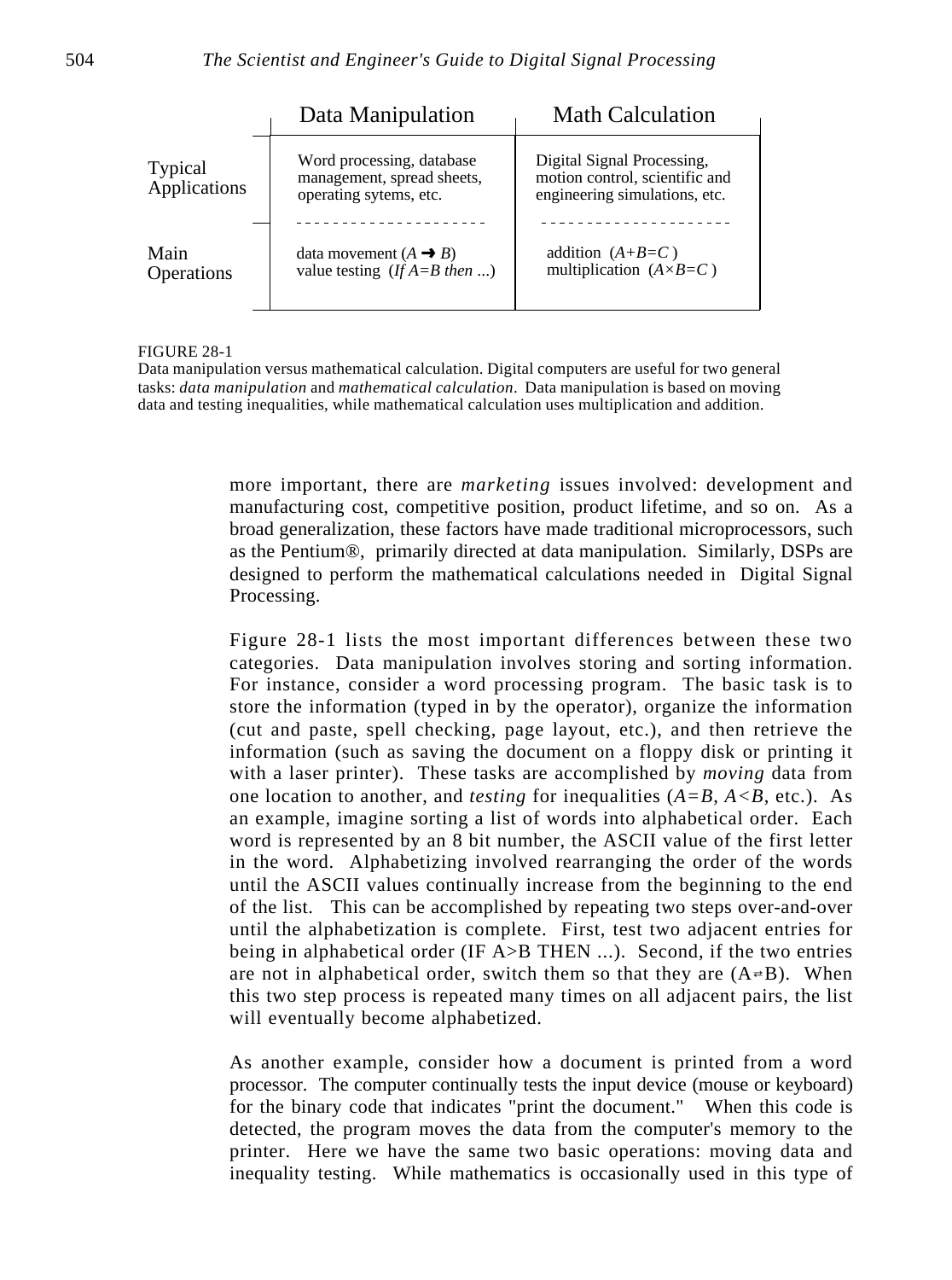application, it is infrequent and does not significantly affect the overall execution speed.

In comparison, the execution speed of most DSP algorithms is limited almost completely by the number of multiplications and additions required. For example, Fig. 28-2 shows the implementation of an FIR digital filter, the most common DSP technique. Using the standard notation, the input signal is referred to by *x*[ ], while the output signal is denoted by *y*[ ]. Our task is to calculate the sample at location *n* in the output signal, i.e.,  $y[n]$ . An FIR filter performs this calculation by multiplying appropriate samples from the input signal by a group of coefficients, denoted by:  $a_0$ ,  $a_1$ ,  $a_2$ ,  $a_3$ ,  $\ldots$ , and then adding the products. In equation form,  $y[n]$  is found by:

$$
y[n] = a_0 x[n] + a_1 x[n-1] + a_2 x[n-2] + a_3 x[n-3] + a_4 x[n-4] + \cdots
$$

This is simply saying that the input signal has been *convolved* with a filter kernel (i.e., an impulse response) consisting of:  $a_0$ ,  $a_1$ ,  $a_2$ ,  $a_3$ ,  $\ldots$ . Depending on the application, there may only be a few coefficients in the filter kernel, or many thousands. While there is some data transfer and inequality evaluation in this algorithm, such as to keep track of the intermediate results and control the loops, the math operations dominate the execution time.



#### FIGURE 28-2

FIR digital filter. In FIR filtering, each sample in the output signal,  $y[n]$ , is found by multiplying samples from the input signal,  $x[n], x[n-1], x[n-2], ...,$  by the filter kernel coefficients,  $a_0$ ,  $a_1$ ,  $a_2$ ,  $a_3$  ..., and summing the products.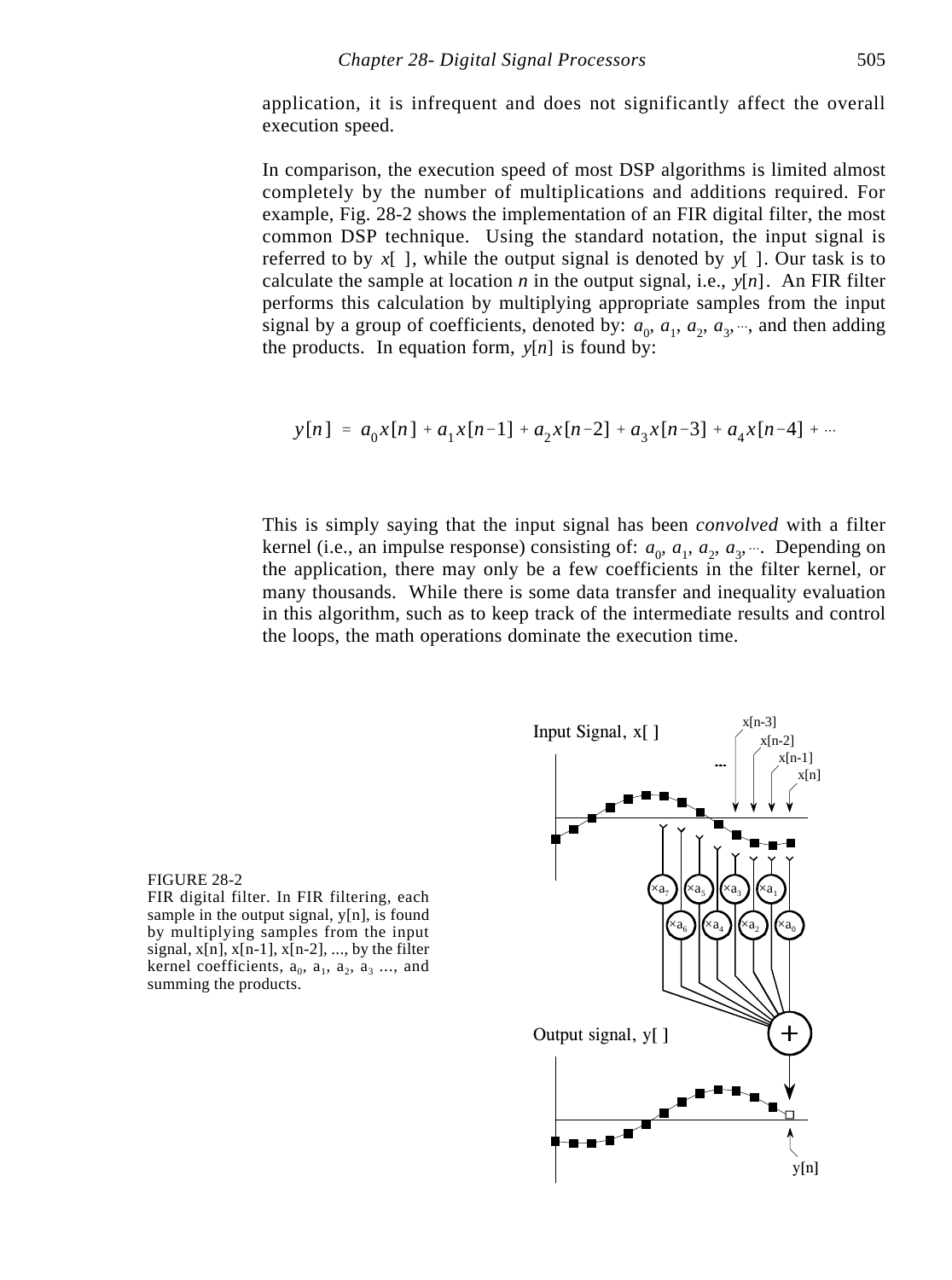In addition to preforming mathematical calculations very rapidly, DSPs must also have a *predictable* execution time. Suppose you launch your desktop computer on some task, say, converting a word-processing document from one form to another. It doesn't matter if the processing takes ten *milliseconds* or ten *seconds*; you simply wait for the action to be completed before you give the computer its next assignment.

In comparison, most DSPs are used in applications where the processing is *continuous,* not having a defined start or end. For instance, consider an engineer designing a DSP system for an audio signal, such as a hearing aid. If the digital signal is being received at 20,000 samples per second, the DSP must be able to maintain a sustained throughput of 20,000 samples per second. However, there are important reasons not to make it any faster than necessary. As the speed increases, so does the *cost*, the *power consumption*, the *design difficulty*, and so on. This makes an accurate knowledge of the execution time critical for selecting the proper device, as well as the algorithms that can be applied.

### **Circular Buffering**

Digital Signal Processors are designed to quickly carry out FIR filters and similar techniques. To understand the *hardware*, we must first understand the *algorithms*. In this section we will make a detailed list of the steps needed to implement an FIR filter. In the next section we will see how DSPs are designed to perform these steps as efficiently as possible.

To start, we need to distinguish between **off-line processing** and **real-time processing**. In off-line processing, the *entire* input signal resides in the computer at the same time. For example, a geophysicist might use a seismometer to record the ground movement during an earthquake. After the shaking is over, the information may be read into a computer and analyzed in some way. Another example of off-line processing is medical imaging, such as computed tomography and MRI. The data set is acquired while the patient is inside the machine, but the image reconstruction may be delayed until a later time. The key point is that *all* of the information is simultaneously available to the processing program. This is common in scientific research and engineering, but not in consumer products. Off-line processing is the realm of personal computers and mainframes.

In real-time processing, the output signal is produced at the same time that the input signal is being acquired. For example, this is needed in telephone communication, hearing aids, and radar. These applications must have the information immediately available, although it can be delayed by a short amount. For instance, a 10 millisecond delay in a telephone call cannot be detected by the speaker or listener. Likewise, it makes no difference if a radar signal is delayed by a few seconds before being displayed to the operator. Real-time applications input a sample, perform the algorithm, and output a sample, over-and-over. Alternatively, they may input a group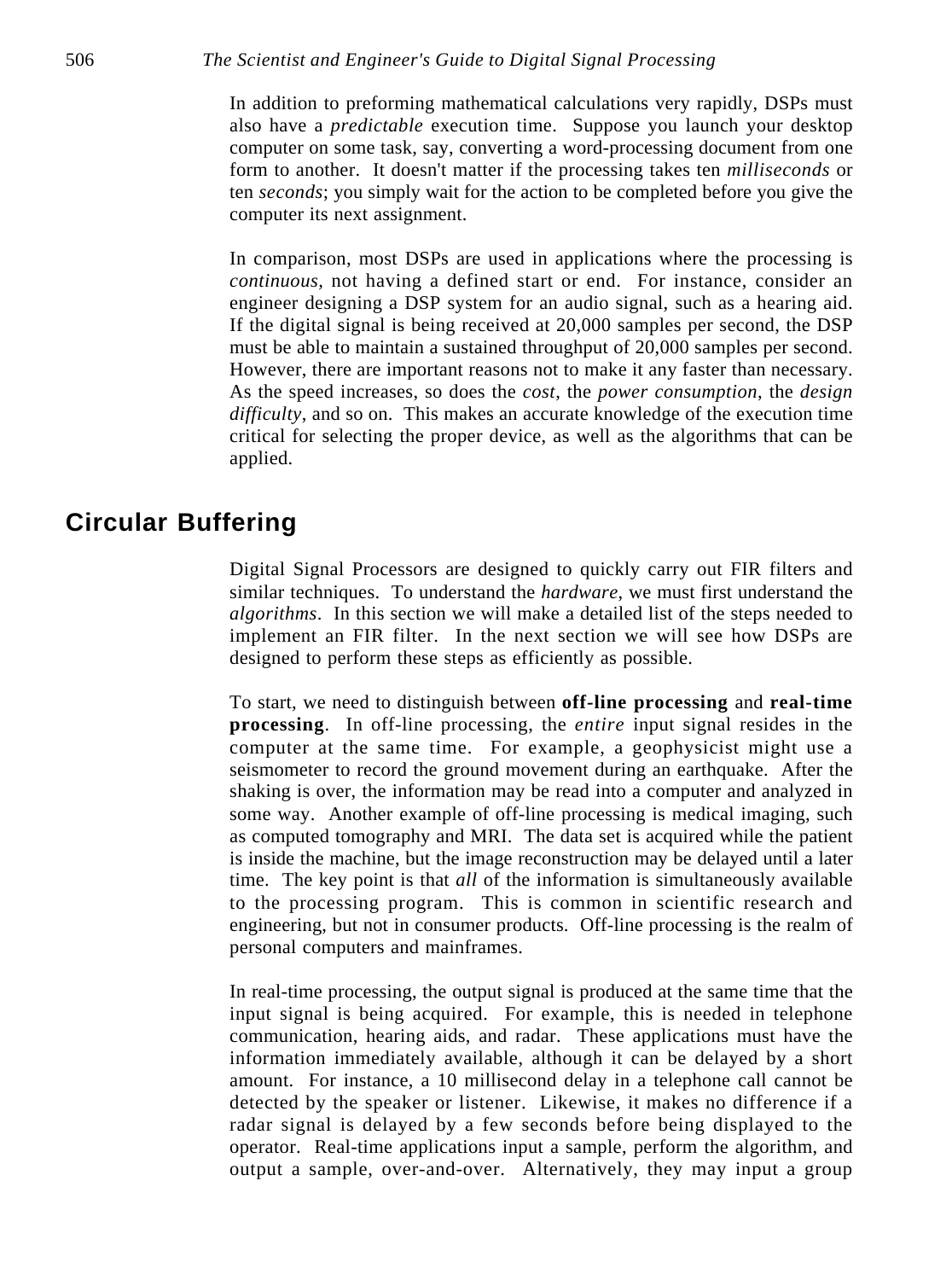

- 
- a. Circular buffer at some instant b. Circular buffer after next sample

#### FIGURE 28-3

Circular buffer operation. Circular buffers are used to store the most recent values of a continually updated signal. This illustration shows how an eight sample circular buffer might appear at some instant in time (a), and how it would appear one sample later (b).

> of samples, perform the algorithm, and output a group of samples. This is the world of Digital Signal Processors.

> Now look back at Fig. 28-2 and imagine that this is an FIR filter being implemented in *real-time*. To calculate the output sample, we must have access to a certain number of the most recent samples from the input. For example, suppose we use eight coefficients in this filter,  $a_0$ ,  $a_1$ ,  $\cdots$   $a_7$ . This means we must know the value of the eight most recent samples from the input signal,  $x[n], x[n-1], \dots, x[n-7]$ . These eight samples must be stored in memory and continually updated as new samples are acquired. What is the best way to manage these stored samples? The answer is **circular buffering**.

> Figure 28-3 illustrates an eight sample circular buffer. We have placed this circular buffer in eight consecutive memory locations, 20041 to 20048. Figure (a) shows how the eight samples from the input might be stored at one particular instant in time, while (b) shows the changes after the next sample is acquired. The idea of circular buffering is that the end of this linear array is connected to its beginning; memory location 20041 is viewed as being next to 20048, just as 20044 is next to 20045. You keep track of the array by a **pointer** (a variable whose value is an *address*) that indicates where the most recent sample resides. For instance, in (a) the pointer contains the address 20044, while in (b) it contains 20045. When a new sample is acquired, it replaces the oldest sample in the array, and the pointer is moved one address ahead. Circular buffers are efficient because only one value needs to be changed when a new sample is acquired.

> Four parameters are needed to manage a circular buffer. First, there must be a pointer that indicates the start of the circular buffer in memory (in this example, 20041). Second, there must be a pointer indicating the end of the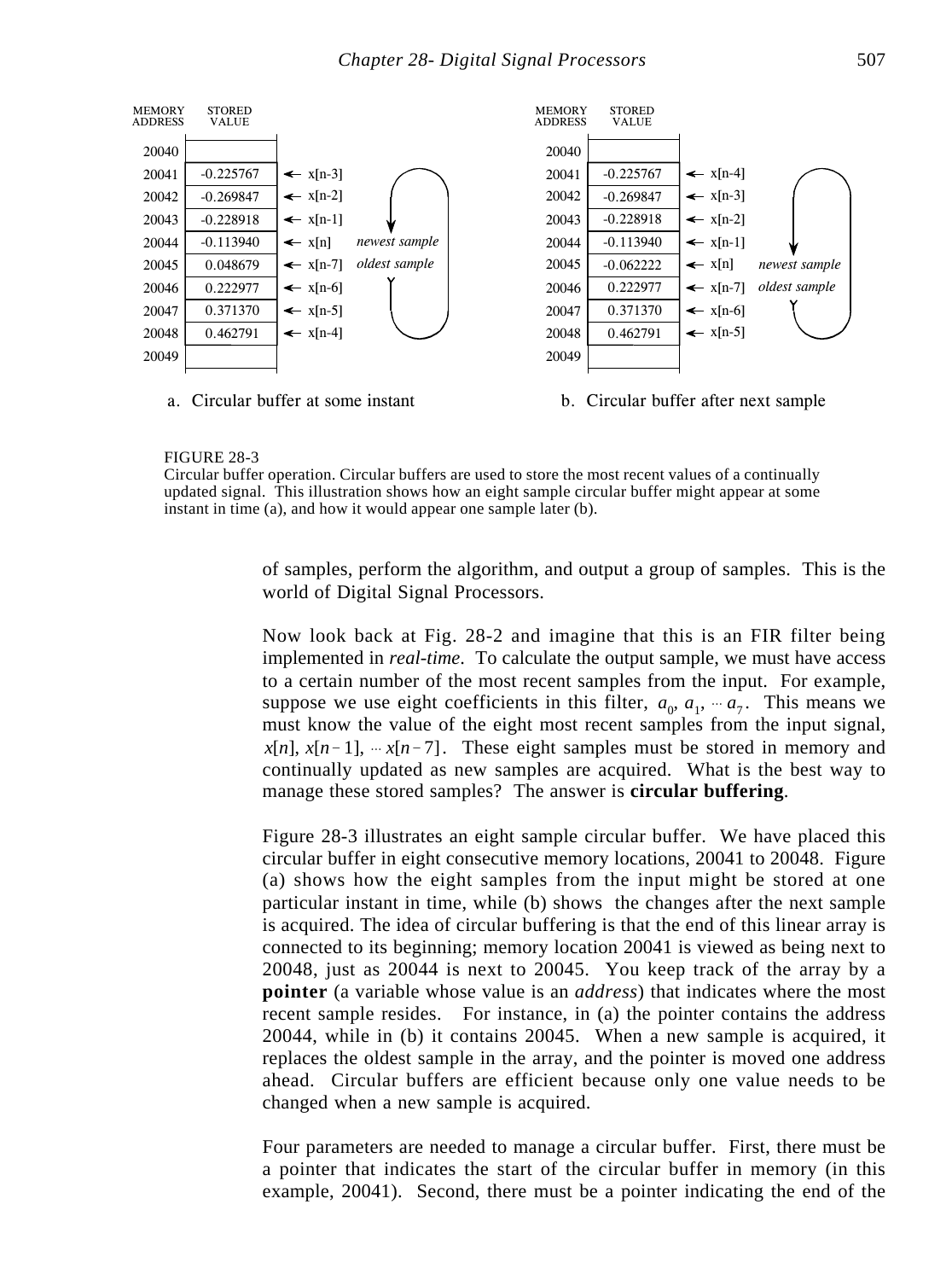array (e.g.,  $20048$ ), or a variable that holds its length (e.g., 8). Third, the step size of the memory addressing must be specified. In Fig. 28-3 the step size is *one*, for example: address 20043 contains one sample, address 20044 contains the next sample, and so on. This is frequently not the case. For instance, the addressing may refer to bytes, and each sample may require two or four bytes to hold its value. In these cases, the step size would need to be two or four, respectively.

These three values define the size and configuration of the circular buffer, and will not change during the program operation. The fourth value, the pointer to the most recent sample, must be modified as each new sample is acquired. In other words, there must be program logic that controls how this fourth value is updated based on the value of the first three values. While this logic is quite simple, it must be very fast. This is the whole point of this discussion; DSPs should be optimized at managing circular buffers to achieve the highest possible execution speed.

As an aside, circular buffering is also useful in *off-line* processing. Consider a program where both the input and the output signals are completely contained in memory. Circular buffering isn't needed for a convolution calculation, because every sample can be immediately accessed. However, many algorithms are implemented in *stages*, with an intermediate signal being created between each stage. For instance, a recursive filter carried out as a series of biquads operates in this way. The brute force method is to store the entire length of each intermediate signal in memory. Circular buffering provides another option: store only those intermediate samples needed for the calculation at hand. This reduces the required amount of memory, at the expense of a more complicated algorithm. The important idea is that circular buffers are *useful* for off-line processing, but *critical* for real-time applications.

Now we can look at the steps needed to implement an FIR filter using circular buffers for both the input signal and the coefficients. This list may seem trivial and overexamined- it's not! The efficient handling of these individual tasks is what separates a DSP from a traditional microprocessor. For each new sample, all the following steps need to be taken:

- 1. Obtain a sample with the ADC; generate an interrupt
- 2. Detect and manage the interrupt
- 3. Move the sample into the input signal's circular buffer
- 4. Update the pointer for the input signal's circular buffer
- 5. Zero the accumulator
- 6. Control the loop through each of the coefficients

7. Fetch the coefficient from the coefficient's circular buffer

- 8. Update the pointer for the coefficient's circular buffer
- 9. Fetch the sample from the input signal's circular buffer
- 10. Update the pointer for the input signal's circular buffer
- 11. Multiply the coefficient by the sample
- 12. Add the product to the accumulator
- 13. Move the output sample (accumulator) to a holding buffer
- 14. Move the output sample from the holding buffer to the DAC

TABLE 28-1 FIR filter steps.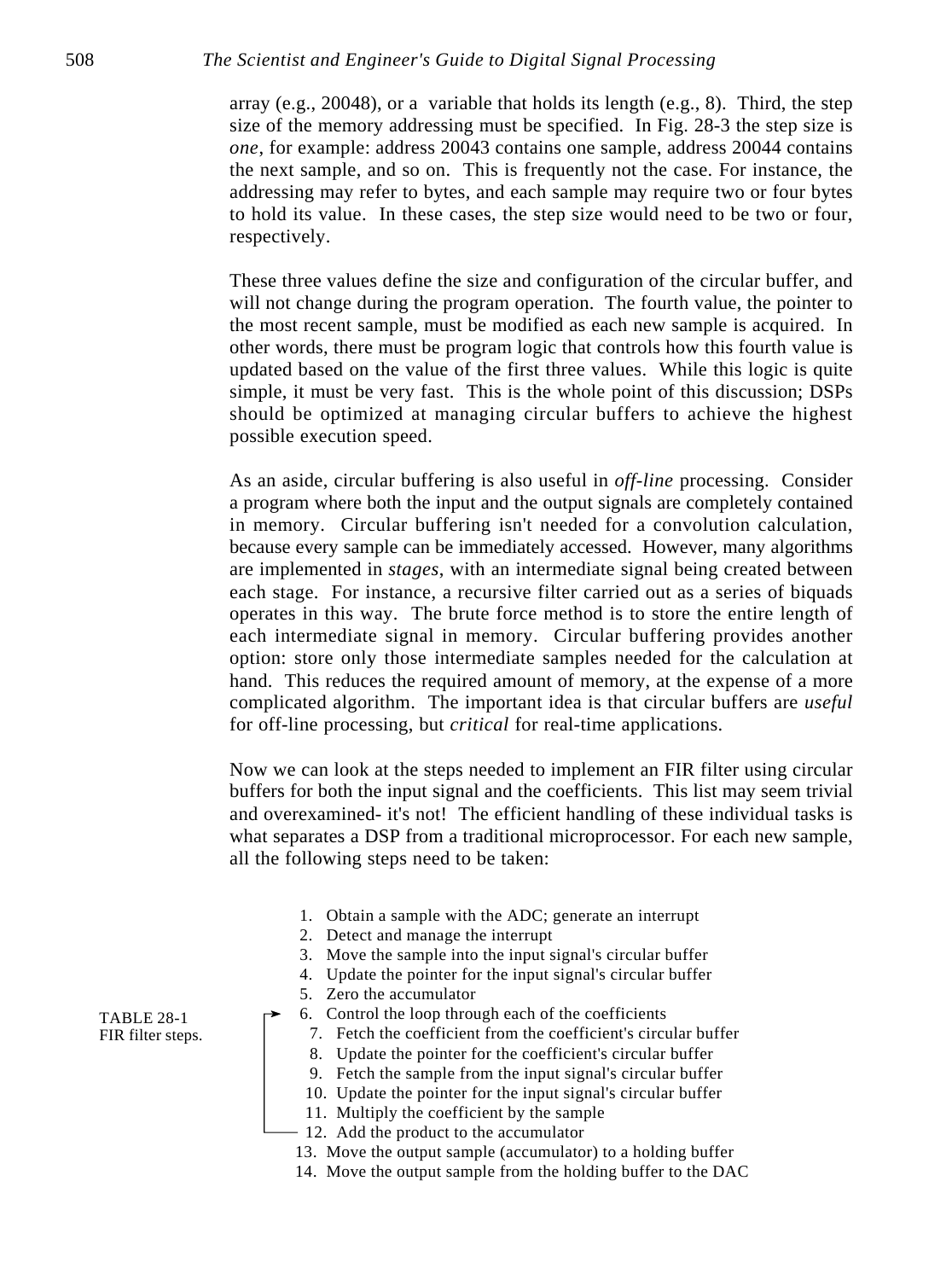The goal is to make these steps execute quickly. Since steps 6-12 will be repeated many times (once for each coefficient in the filter), special attention must be given to these operations. Traditional microprocessors must generally carry out these 14 steps in *serial* (one after another), while DSPs are designed to perform them in *parallel*. In some cases, all of the operations within the loop (steps 6-12) can be completed in a *single clock cycle*. Let's look at the internal architecture that allows this magnificent performance.

### **Architecture of the Digital Signal Processor**

One of the biggest bottlenecks in executing DSP algorithms is transferring information to and from memory. This includes *data*, such as samples from the input signal and the filter coefficients, as well as *program instructions*, the binary codes that go into the program sequencer. For example, suppose we need to multiply two numbers that reside somewhere in memory. To do this, we must fetch three binary values from memory, the numbers to be multiplied, plus the program instruction describing what to do.

Figure 28-4a shows how this seemingly simple task is done in a traditional microprocessor. This is often called a **Von Neumann architecture**, after the brilliant American mathematician John Von Neumann (1903-1957). Von Neumann guided the mathematics of many important discoveries of the early twentieth century. His many achievements include: developing the concept of a stored program computer, formalizing the mathematics of quantum mechanics, and work on the atomic bomb. If it was new and exciting, Von Neumann was there!

As shown in (a), a Von Neumann architecture contains a single memory and a single bus for transferring data into and out of the central processing unit (CPU). Multiplying two numbers requires at least three clock cycles, one to transfer each of the three numbers over the bus from the memory to the CPU. We don't count the time to transfer the result back to memory, because we assume that it remains in the CPU for additional manipulation (such as the sum of products in an FIR filter). The Von Neumann design is quite satisfactory when you are content to execute all of the required tasks in serial. In fact, most computers today are of the Von Neumann design. We only need other architectures when very fast processing is required, and we are willing to pay the price of increased complexity.

This leads us to the **Harvard architecture**, shown in (b). This is named for the work done at Harvard University in the 1940s under the leadership of Howard Aiken (1900-1973). As shown in this illustration, Aiken insisted on separate memories for data and program instructions, with separate buses for each. Since the buses operate independently, program instructions and data can be fetched at the same time, improving the speed over the single bus design. Most present day DSPs use this dual bus architecture.

Figure (c) illustrates the next level of sophistication, the **Super Harvard Architecture**. This term was coined by Analog Devices to describe the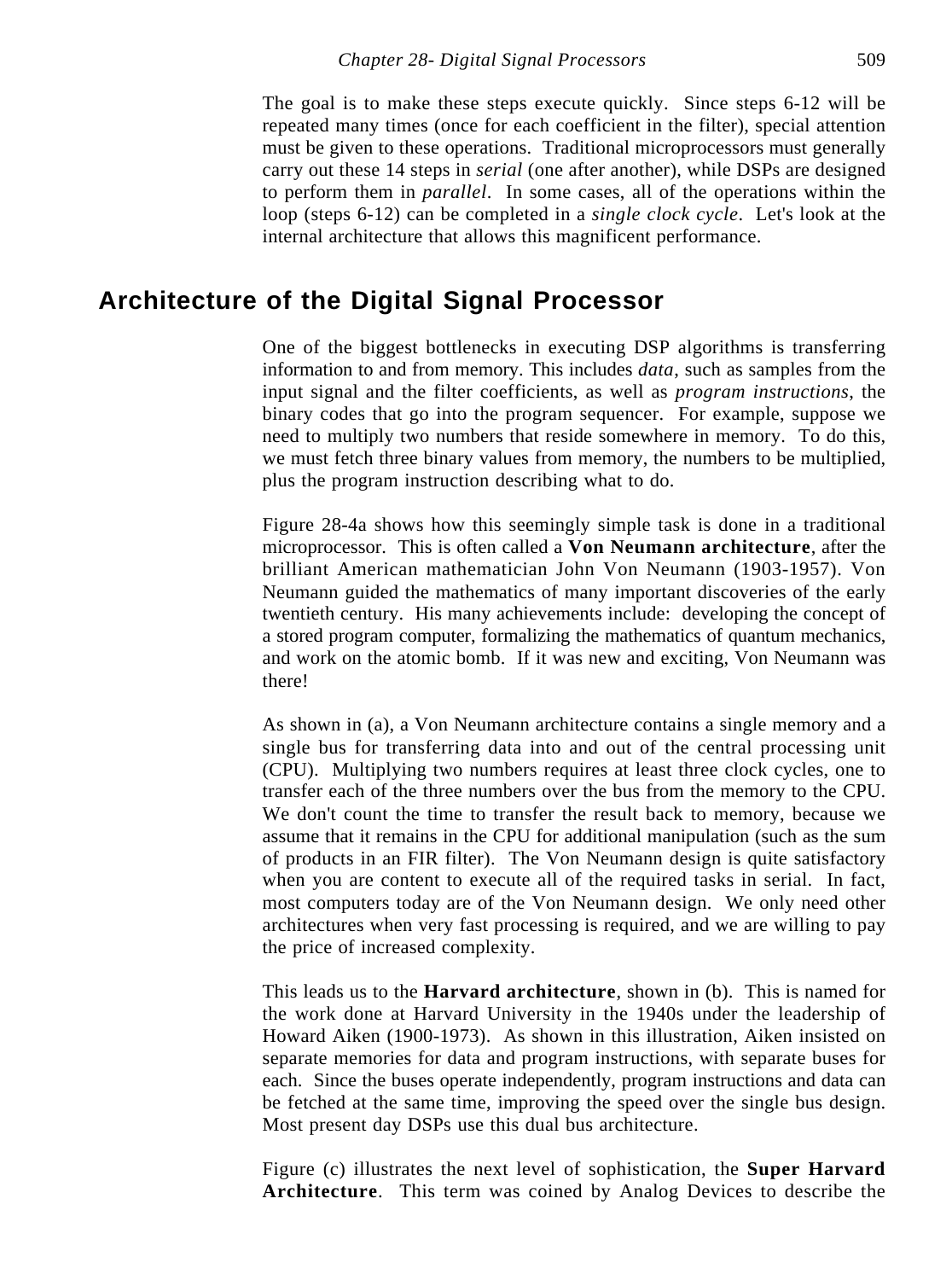internal operation of their ADSP-2106x and new ADSP-211xx families of Digital Signal Processors. These are called **SHARC®** DSPs, a contraction of the longer term, Super Harvard ARChitecture. The idea is to build upon the Harvard architecture by adding features to improve the throughput. While the SHARC DSPs are optimized in dozens of ways, two areas are important enough to be included in Fig. 28-4c: an *instruction cache*, and an *I/O controller*.

First, let's look at how the instruction cache improves the performance of the Harvard architecture. A handicap of the basic Harvard design is that the data memory bus is busier than the program memory bus. When two numbers are multiplied, two binary values (the numbers) must be passed over the data memory bus, while only one binary value (the program instruction) is passed over the program memory bus. To improve upon this situation, we start by relocating part of the "data" to program memory. For instance, we might place the filter coefficients in program memory, while keeping the input signal in data memory. (This relocated data is called "secondary data" in the illustration). At first glance, this doesn't seem to help the situation; now we must transfer one value over the data memory bus (the input signal sample), but two values over the program memory bus (the program instruction and the coefficient). In fact, if we were executing random instructions, this situation would be no better at all.

However, DSP algorithms generally spend most of their execution time in loops, such as instructions 6-12 of Table 28-1. This means that the same set of program instructions will continually pass from program memory to the CPU. The Super Harvard architecture takes advantage of this situation by including an **instruction cache** in the CPU. This is a small memory that contains about 32 of the most recent program instructions. The first time through a loop, the program instructions must be passed over the program memory bus. This results in slower operation because of the conflict with the coefficients that must also be fetched along this path. However, on additional executions of the loop, the program instructions can be pulled from the instruction cache. This means that all of the memory to CPU information transfers can be accomplished in a single cycle: the sample from the input signal comes over the data memory bus, the coefficient comes over the program memory bus, and the program instruction comes from the instruction cache. In the jargon of the field, this efficient transfer of data is called a *high memoryaccess bandwidth*.

Figure 28-5 presents a more detailed view of the SHARC architecture, showing the **I/O controller** connected to data memory. This is how the signals enter and exit the system. For instance, the SHARC DSPs provides both serial and parallel communications ports. These are extremely high speed connections. For example, at a 40 MHz clock speed, there are two serial ports that operate at 40 Mbits/second each, while six parallel ports each provide a 40 Mbytes/second data transfer. When all six parallel ports are used together, the data transfer rate is an incredible 240 Mbytes/second.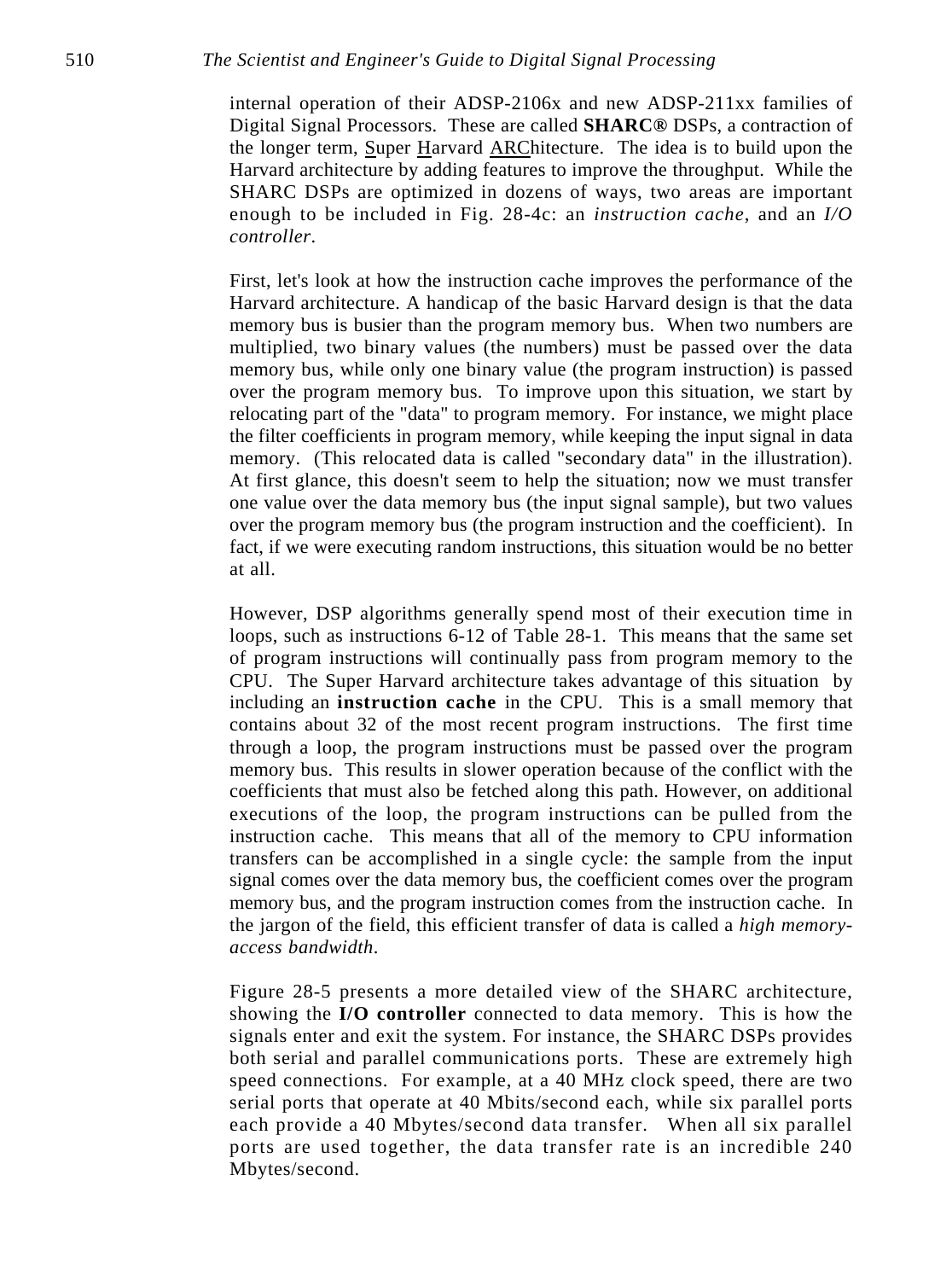a. Von Neumann Architecture (single memory)



#### b. Harvard Architecture (dual memory)



c. Super Harvard Architecture (dual memory, instruction cache, I/O controller)



This is fast enough to transfer the entire text of this book in only 2 milliseconds! Just as important, dedicated hardware allows these data streams to be transferred directly into memory (Direct Memory Access, or DMA), without having to pass through the CPU's registers. In other words, tasks  $1 \&$ 14 on our list happen independently and simultaneously with the other tasks; no cycles are stolen from the CPU. The main buses (program memory bus and data memory bus) are also accessible from outside the chip, providing an additional interface to off-chip memory and peripherals. This allows the SHARC DSPs to use a four Gigaword (16 Gbyte) memory, accessible at 40 Mwords/second (160 Mbytes/second), for 32 bit data. Wow!

This type of high speed I/O is a key characteristic of DSPs. The overriding goal is to move the data in, perform the math, and move the data out before the next sample is available. Everything else is secondary. Some DSPs have onboard analog-to-digital and digital-to-analog converters, a feature called **mixed signal**. However, all DSPs can interface with external converters through serial or parallel ports.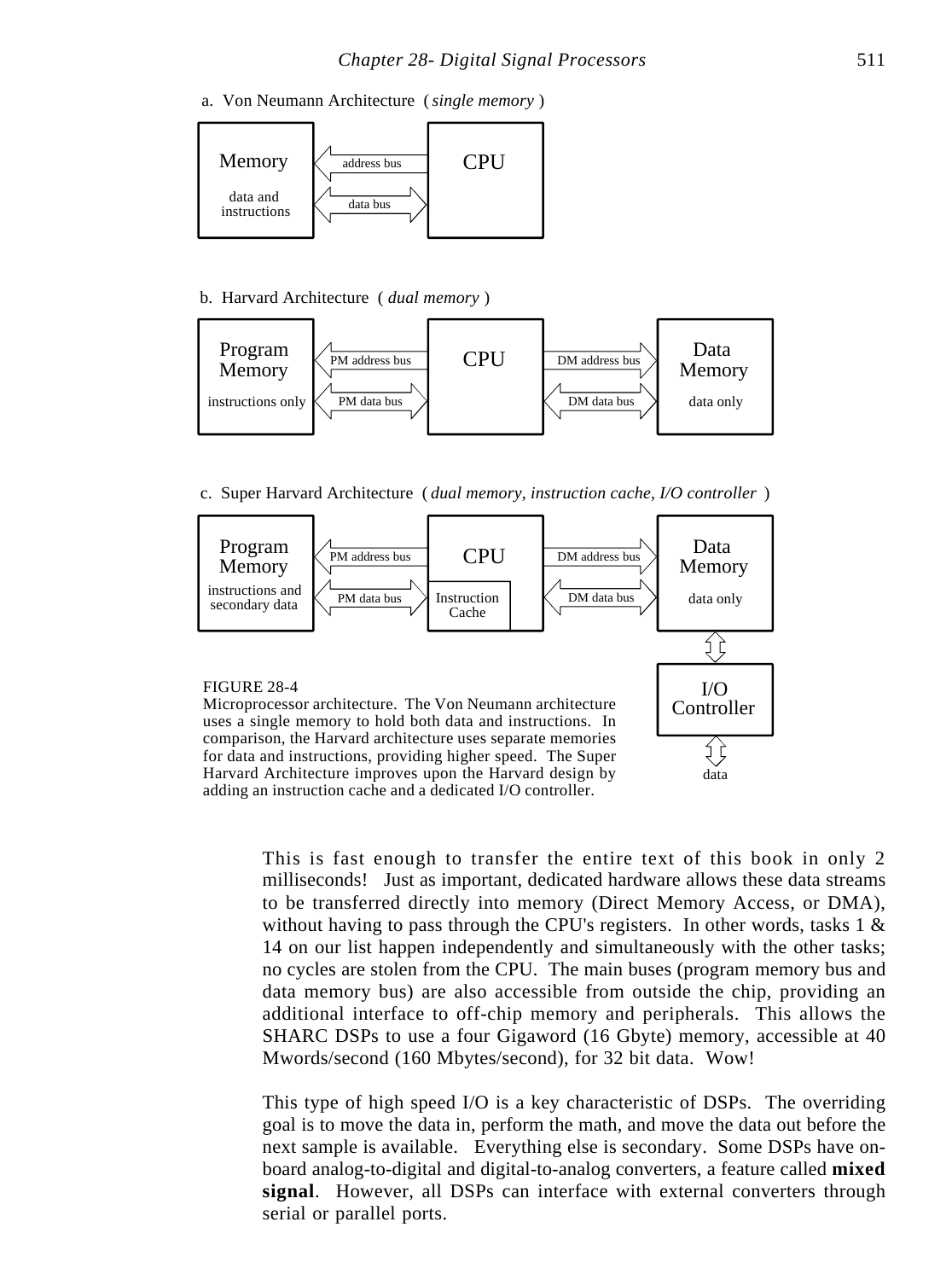Now let's look inside the CPU. At the top of the diagram are two blocks labeled **Data Address Generator** (DAG), one for each of the two memories. These control the addresses sent to the program and data memories, specifying where the information is to be read from or written to. In simpler microprocessors this task is handled as an inherent part of the program sequencer, and is quite transparent to the programmer. However, DSPs are designed to operate with *circular buffers*, and benefit from the extra hardware to manage them efficiently. This avoids needing to use precious CPU clock cycles to keep track of how the data are stored. For instance, in the SHARC DSPs, each of the two DAGs can control *eight* circular buffers. This means that each DAG holds 32 variables (4 per buffer), plus the required logic.

Why so many circular buffers? Some DSP algorithms are best carried out in stages. For instance, IIR filters are more stable if implemented as a cascade of biquads (a stage containing two poles and up to two zeros). Multiple stages require multiple circular buffers for the fastest operation. The DAGs in the SHARC DSPs are also designed to efficiently carry out the *Fast Fourier transform*. In this mode, the DAGs are configured to generate **bit-reversed addresses** into the circular buffers, a necessary part of the FFT algorithm. In addition, an abundance of circular buffers greatly simplifies DSP code generation- both for the human programmer as well as high-level language compilers, such as C.

The data register section of the CPU is used in the same way as in traditional microprocessors. In the ADSP-2106x SHARC DSPs, there are 16 general purpose registers of 40 bits each. These can hold intermediate calculations, prepare data for the math processor, serve as a buffer for data transfer, hold flags for program control, and so on. If needed, these registers can also be used to control loops and counters; however, the SHARC DSPs have extra hardware registers to carry out many of these functions.

The math processing is broken into three sections, a **multiplier**, an **arithmetic logic unit (ALU)**, and a **barrel shifter**. The multiplier takes the values from two registers, multiplies them, and places the result into another register. The ALU performs addition, subtraction, absolute value, logical operations (AND, OR, XOR, NOT), conversion between fixed and floating point formats, and similar functions. Elementary binary operations are carried out by the barrel shifter, such as shifting, rotating, extracting and depositing segments, and so on. A powerful feature of the SHARC family is that the multiplier and the ALU can be accessed in parallel. In a single clock cycle, data from registers 0-7 can be passed to the multiplier, data from registers 8-15 can be passed to the ALU, and the two results returned to any of the 16 registers.

There are also many important features of the SHARC family architecture that aren't shown in this simplified illustration. For instance, an 80 bit accumulator is built into the multiplier to reduce the round-off error associated with multiple fixed-point math operations. Another interesting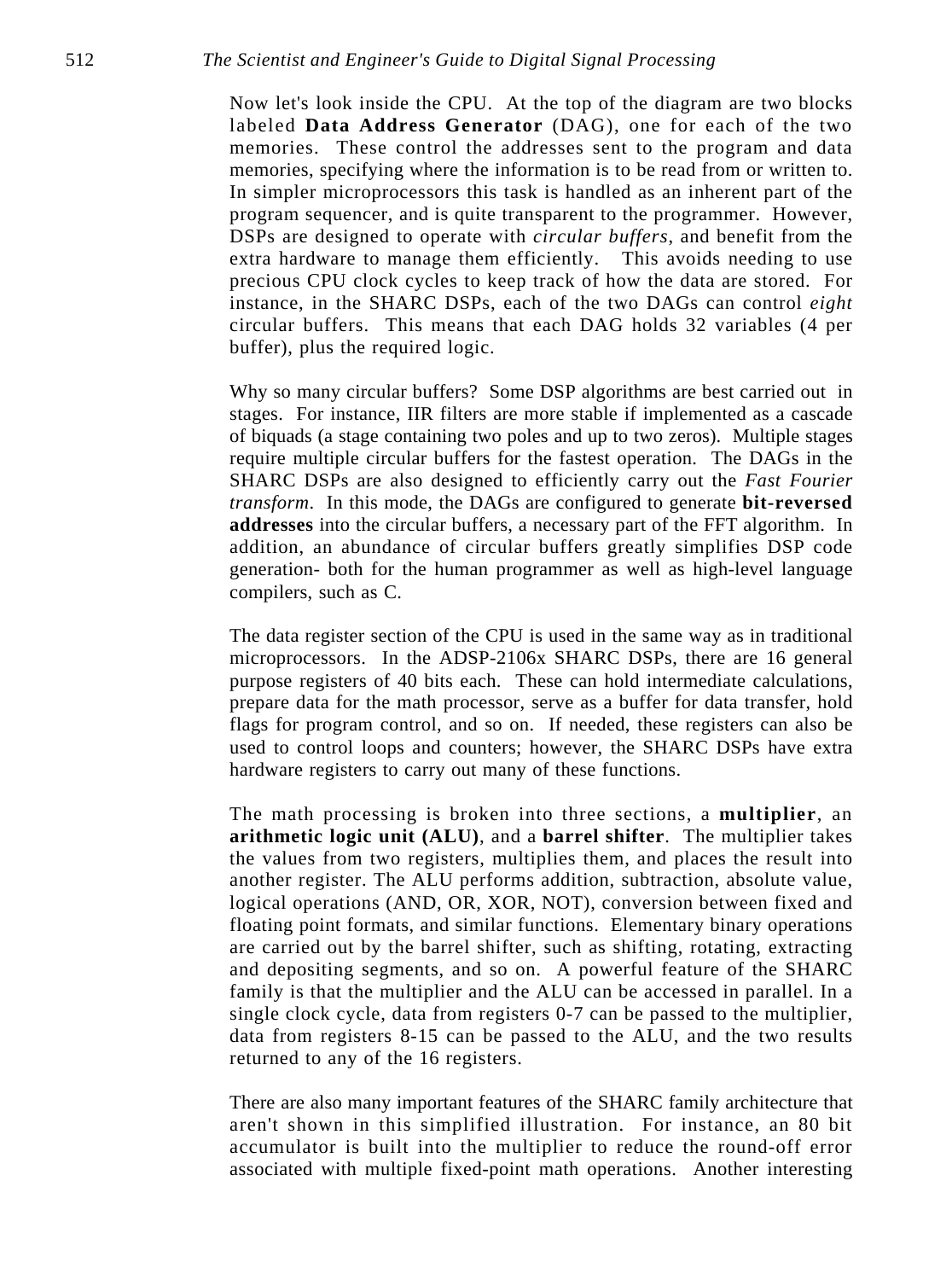

#### FIGURE 28-5

Typical DSP architecture. Digital Signal Processors are designed to implement tasks in parallel. This simplified diagram is of the Analog Devices SHARC DSP. Compare this architecture with the tasks needed to implement an FIR filter, as listed in Table 28-1. All of the steps within the loop can be executed in a single clock cycle.

> feature is the use of **shadow registers** for all the CPU's key registers. These are duplicate registers that can be switched with their counterparts in a single clock cycle. They are used for *fast context switching*, the ability to handle interrupts quickly. When an interrupt occurs in traditional microprocessors, all the internal data must be saved before the interrupt can be handled. This usually involves pushing all of the occupied registers onto the stack, one at a time. In comparison, an interrupt in the SHARC family is handled by moving the internal data into the shadow registers in a *single clock cycle*. When the interrupt routine is completed, the registers are just as quickly restored. This feature allows step 4 on our list (managing the sample-ready interrupt) to be handled very quickly and efficiently.

> Now we come to the critical performance of the architecture, how many of the operations within the loop (steps 6-12 of Table 28-1) can be carried out at the same time. Because of its highly parallel nature, the SHARC DSP can simultaneously carry out *all* of these tasks. Specifically, within a single clock cycle, it can perform a multiply (step 11), an addition (step 12), two data moves (steps 7 and 9), update two circular buffer pointers (steps 8 and 10), and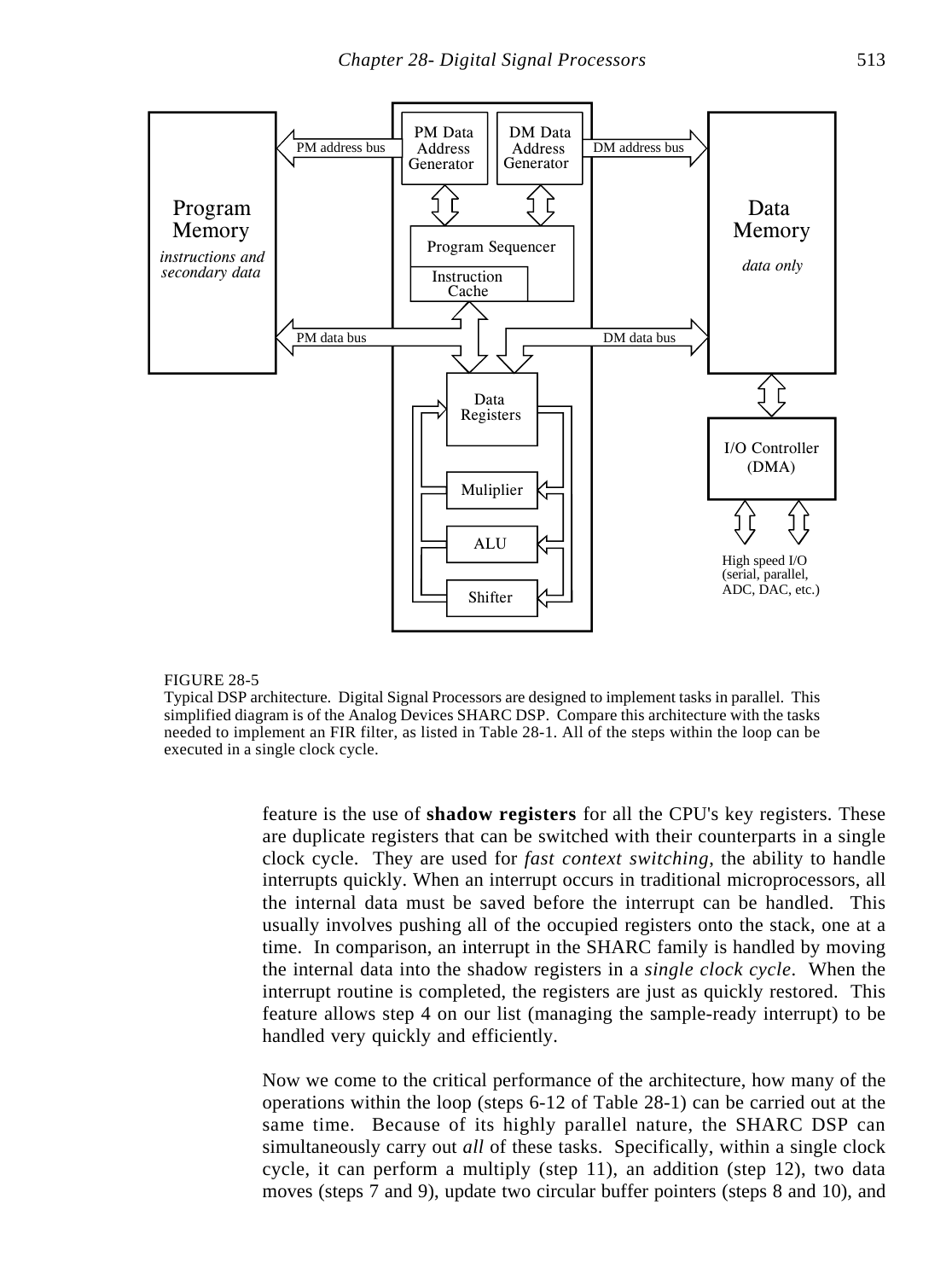control the loop (step 6). There will be extra clock cycles associated with beginning and ending the loop (steps 3, 4, 5 and 13, plus moving initial values into place); however, these tasks are also handled very efficiently. If the loop is executed more than a few times, this overhead will be negligible. As an example, suppose you write an efficient FIR filter program using 100 coefficients. You can expect it to require about 105 to 110 clock cycles per sample to execute (i.e., 100 coefficient loops plus overhead). This is very impressive; a traditional microprocessor requires many thousands of clock cycles for this algorithm.

### **Fixed versus Floating Point**

Digital Signal Processing can be divided into two categories, **fixed point** and **floating point**. These refer to the format used to store and manipulate numbers within the devices. Fixed point DSPs usually represent each number with a minimum of 16 bits, although a different length can be used. For instance, Motorola manufactures a family of fixed point DSPs that use 24 bits. There are four common ways that these  $2^{16} = 65,536$  possible bit patterns can represent a number. In **unsigned integer**, the stored number can take on any integer value from 0 to 65,535. Similarly, **signed integer** uses two's complement to make the range include negative numbers, from -32,768 to 32,767. With **unsigned fraction** notation, the 65,536 levels are spread uniformly between 0 and 1. Lastly, the **signed fraction** format allows negative numbers, equally spaced between -1 and 1.

In comparison, floating point DSPs typically use a minimum of 32 bits to store each value. This results in many more bit patterns than for fixed point,  $2^{32} = 4,294,967,296$  to be exact. A key feature of floating point notation is that the represented numbers are *not* uniformly spaced. In the most common format (ANSI/IEEE Std. 754-1985), the largest and smallest numbers are  $\pm 3.4 \times 10^{38}$  and  $\pm 1.2 \times 10^{-38}$ , respectively. The represented values are unequally spaced between these two extremes, such that the gap between any two numbers is about ten-million times smaller than the value of the numbers. This is important because it places large gaps between large numbers, but small gaps between small numbers. Floating point notation is discussed in more detail in Chapter 4.

All floating point DSPs can also handle fixed point numbers, a necessity to implement counters, loops, and signals coming from the ADC and going to the DAC. However, this doesn't mean that fixed point math will be carried out as quickly as the floating point operations; it depends on the internal architecture. For instance, the SHARC DSPs are optimized for both floating point and fixed point operations, and executes them with equal efficiency. For this reason, the SHARC devices are often referred to as "32-bit DSPs," rather than just "Floating Point."

Figure 28-6 illustrates the primary trade-offs between fixed and floating point DSPs. In Chapter 3 we stressed that fixed point arithmetic is much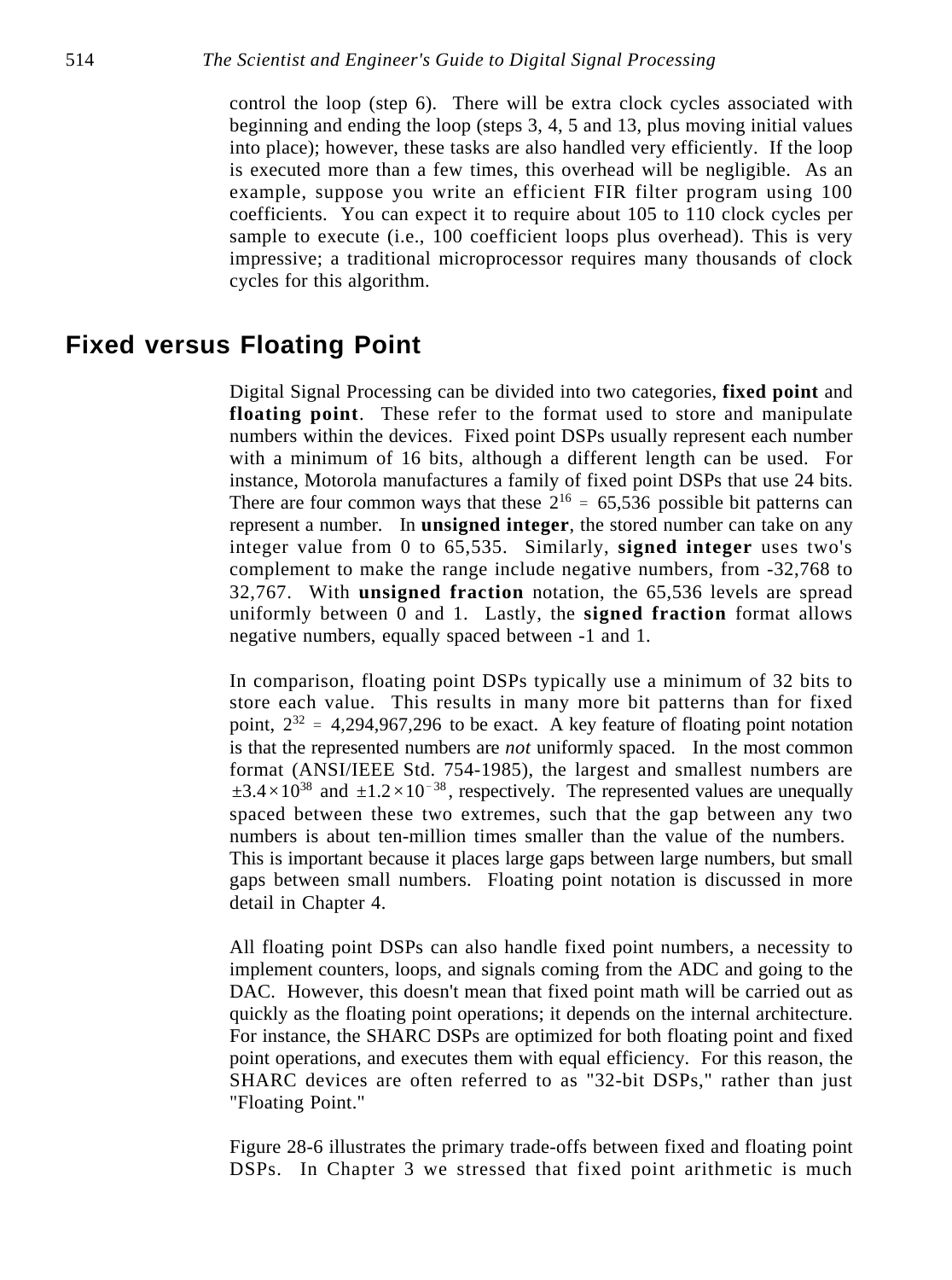Fixed versus floating point. Fixed point DSPs are generally cheaper, while floating point devices have better precision, higher dynamic range, and a shorter development cycle.



faster than floating point in general purpose computers. However, with DSPs the speed is about the same, a result of the hardware being highly optimized for math operations. The internal architecture of a floating point DSP is more complicated than for a fixed point device. All the registers and data buses must be 32 bits wide instead of only 16; the multiplier and ALU must be able to quickly perform floating point arithmetic, the instruction set must be larger (so that they can handle both floating and fixed point numbers), and so on. Floating point (32 bit) has better precision and a higher dynamic range than fixed point (16 bit) . In addition, floating point programs often have a shorter development cycle, since the programmer doesn't generally need to worry about issues such as overflow, underflow, and round-off error.

On the other hand, fixed point DSPs have traditionally been cheaper than floating point devices. Nothing changes more rapidly than the price of electronics; anything you find in a book will be out-of-date before it is printed. Nevertheless, cost is a key factor in understanding how DSPs are evolving, and we need to give you a general idea. When this book was completed in 1999, fixed point DSPs sold for between \$5 and \$100, while floating point devices were in the range of \$10 to \$300. This difference in cost can be viewed as a measure of the relative complexity between the devices. If you want to find out what the prices are *today*, you need to look *today*.

Now let's turn our attention to *performance*; what can a 32-bit floating point system do that a 16-bit fixed point can't? The answer to this question is **signal-to-noise ratio**. Suppose we store a number in a 32 bit floating point format. As previously mentioned, the gap between this number and its adjacent neighbor is about one ten-millionth of the value of the number. To store the number, it must be round up or down by a maximum of one-half the gap size. In other words, each time we store a number in floating point notation, we add *noise* to the signal.

The same thing happens when a number is stored as a 16-bit fixed point value, except that the added noise is much worse. This is because the gaps between adjacent numbers are much larger. For instance, suppose we store the number 10,000 as a signed integer (running from -32,768 to 32,767). The gap between numbers is one ten-thousandth of the value of the number we are storing. If we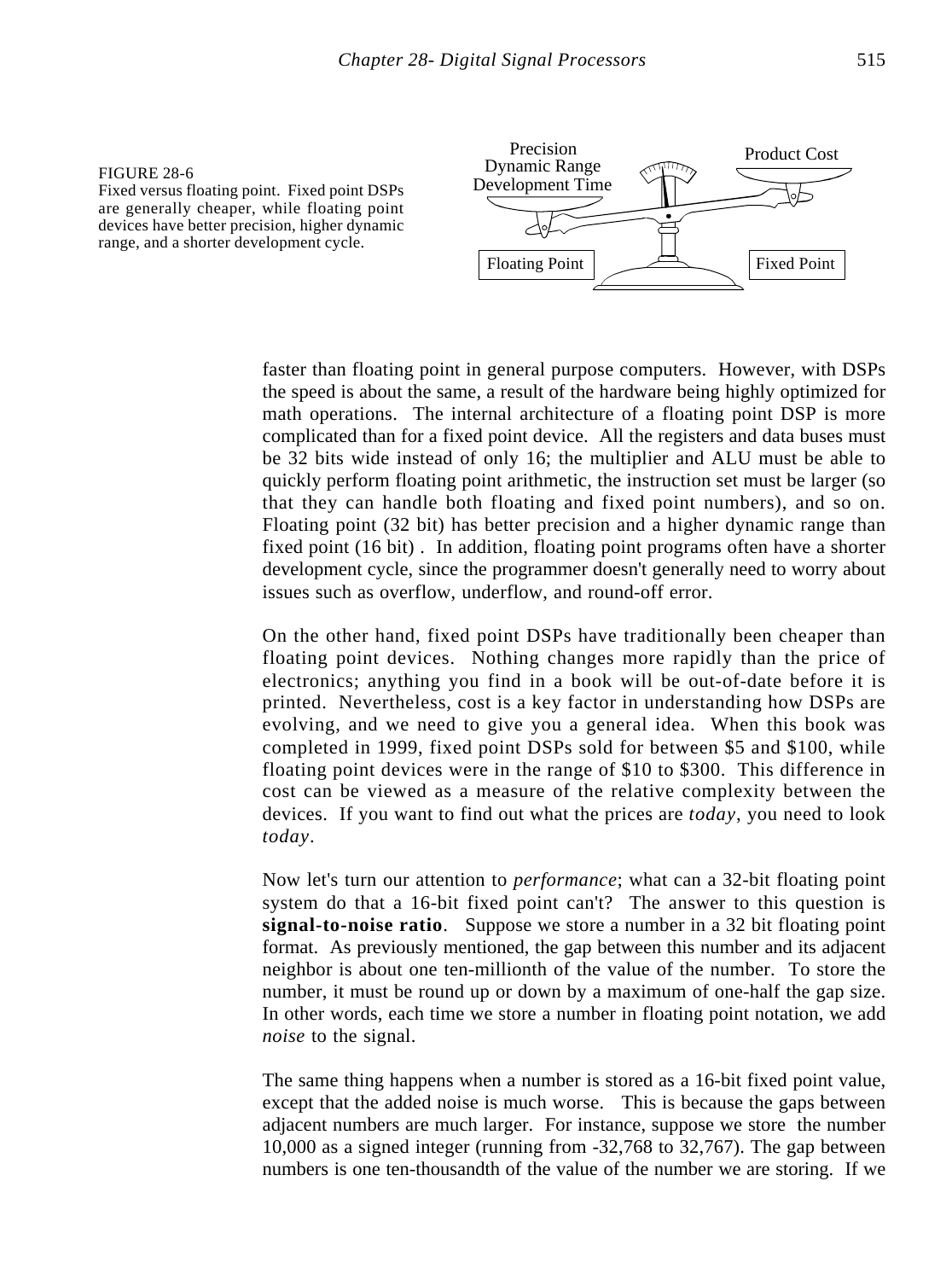want to store the number 1000, the gap between numbers is only one onethousandth of the value.

Noise in signals is usually represented by its *standard deviation*. This was discussed in detail in Chapter 2. For here, the important fact is that the standard deviation of this **quantization noise** is about one-third of the gap size. This means that the signal-to-noise ratio for storing a floating point number is about 30 million to one, while for a fixed point number it is only about ten-thousand to one. In other words, floating point has roughly 30,000 times less quantization noise than fixed point.

This brings up an important way that DSPs are different from traditional microprocessors. Suppose we implement an FIR filter in fixed point. To do this, we loop through each coefficient, multiply it by the appropriate sample from the input signal, and add the product to an accumulator. Here's the problem. In traditional microprocessors, this accumulator is just another 16 bit fixed point variable. To avoid overflow, we need to scale the values being added, and will correspondingly add quantization noise on each step. In the worst case, this quantization noise will simply add, greatly lowering the signalto-noise ratio of the system. For instance, in a 500 coefficient FIR filter, the noise on each output sample may be 500 times the noise on each input sample. The signal-to-noise ratio of *ten-thousand to one* has dropped to a ghastly *twenty to one.* Although this is an extreme case, it illustrates the main point: when many operations are carried out on each sample, it's bad, really bad. See Chapter 3 for more details.

DSPs handle this problem by using an **extended precision accumulator**. This is a special register that has 2-3 times as many bits as the other memory locations. For example, in a 16 bit DSP it may have 32 to 40 bits, while in the SHARC DSPs it contains 80 bits for fixed point use. This extended range virtually eliminates round-off noise while the accumulation is in progress. The only round-off error suffered is when the accumulator is scaled and stored in the 16 bit memory. This strategy works very well, although it does limit how some algorithms must be carried out. In comparison, floating point has such low quantization noise that these techniques are usually not necessary.

In addition to having lower quantization noise, floating point systems are also easier to develop algorithms for. Most DSP techniques are based on repeated multiplications and additions. In fixed point, the possibility of an overflow or underflow needs to be considered after each operation. The programmer needs to continually understand the amplitude of the numbers, how the quantization errors are accumulating, and what scaling needs to take place. In comparison, these issues do not arise in floating point; the numbers take care of themselves (except in rare cases).

To give you a better understanding of this issue, Fig. 28-7 shows a table from the SHARC user manual. This describes the ways that multiplication can be carried out for both fixed and floating point formats. First, look at how floating point numbers can be multiplied; there is only one way! That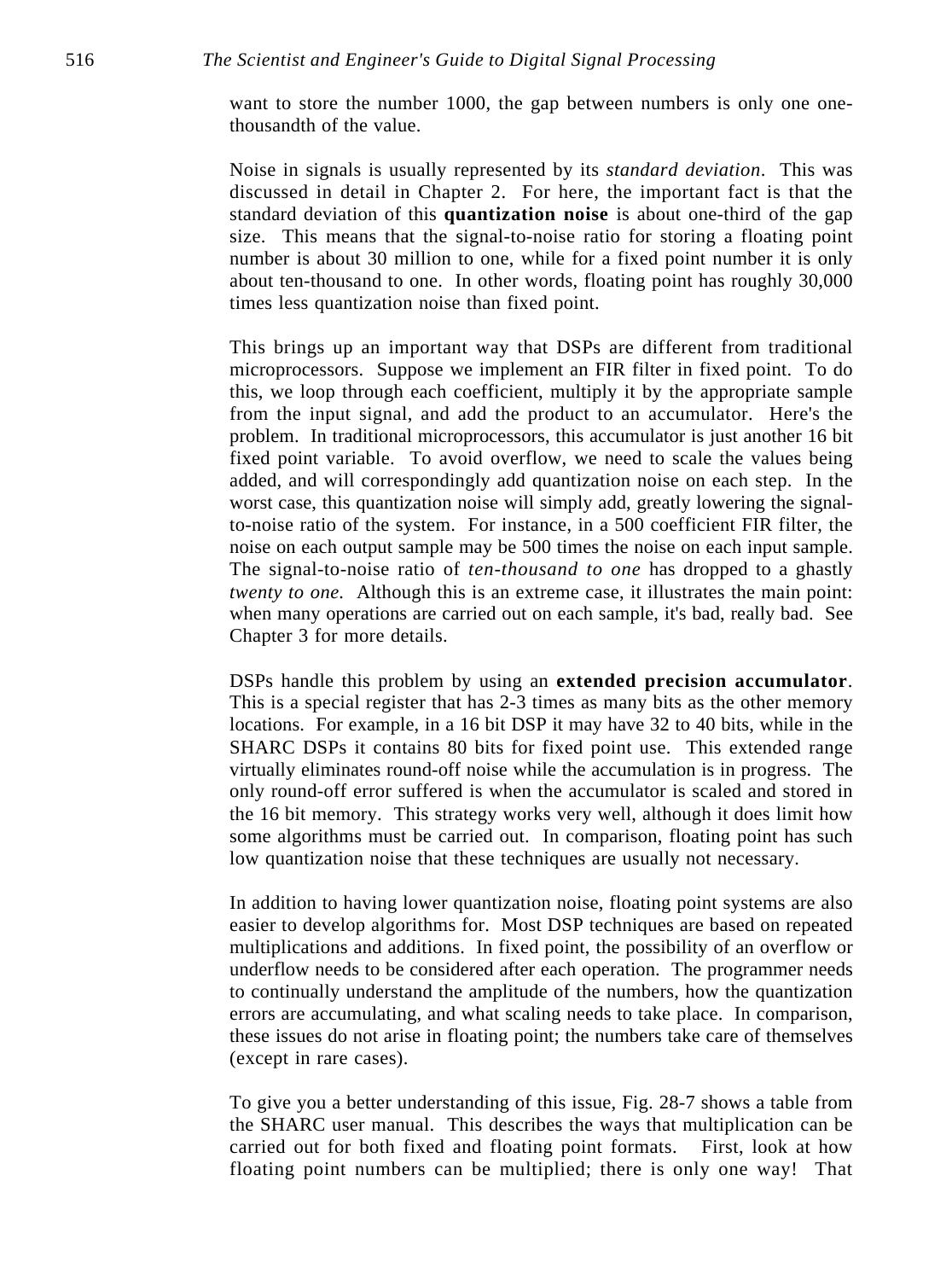| <b>Fixed Point</b>                                                                                                                                                                                                                                  | <b>Floating Point</b> |
|-----------------------------------------------------------------------------------------------------------------------------------------------------------------------------------------------------------------------------------------------------|-----------------------|
| $= Rx * Ry$<br>Rn<br>$\begin{bmatrix} S \\ U \end{bmatrix} \begin{bmatrix} S \\ U \end{bmatrix}$<br>۲<br>$\vert$ I<br><b>MRF</b><br><b>MRB</b><br><b>FR</b>                                                                                         | $Fn = Fx * Fy$        |
| Rn<br>$= MRF$<br>$+ Rx * Ry$<br>F<br>$\begin{bmatrix} S \\ U \end{bmatrix} \begin{bmatrix} S \\ U \end{bmatrix}$<br>$\overline{\phantom{a}}$<br>$\vert$ )<br>$\;$ I<br>Rn<br>$= MRB$<br><b>FR</b><br><b>MRF</b><br>$= MRF$<br><b>MRB</b><br>$= MRB$ |                       |
| Rn<br>$= MRF$<br>$Rx * Ry$ (<br>$\begin{bmatrix} S \\ U \end{bmatrix}$<br> S <br>F<br>$ _{U}$<br>$\;$ I<br>Rn<br>$= MRB$<br><b>MRF</b><br><b>FR</b><br>$= MRF$<br><b>MRB</b><br>$= MRB$                                                             |                       |
| Rn<br>$=$ SAT MRF<br>(SI)<br>Rn<br>$=$ SAT MRB<br>(UI)<br><b>MRF</b><br>$=$ SAT MRF<br>(SF)<br><b>MRB</b><br>$=$ SAT MRB<br>(UF)                                                                                                                    |                       |
| Rn<br>$=$ RND MRF<br>$\frac{\text{(SF)}}{\text{(UF)}}$<br>Rn<br>$=$ RND MRB<br><b>MRF</b><br>$=$ RND MRF<br><b>MRB</b><br>$=$ RND MRB                                                                                                               |                       |
| MRF<br>$= 0$<br><b>MRB</b>                                                                                                                                                                                                                          |                       |
| $MRxF = Rn$<br><b>MRxB</b>                                                                                                                                                                                                                          |                       |
| <b>MRxF</b><br>Rn<br>$\equiv$<br>MR <sub>x</sub> B                                                                                                                                                                                                  |                       |

#### FIGURE 28-7

Fixed versus floating point instructions. These are the multiplication instructions used in the SHARC DSPs. While only a single command is needed for floating point, many options are needed for fixed point. See the text for an explanation of these options.

is,  $Fn = Fx * Fy$ , where  $Fn$ ,  $Fx$ , and  $Fy$  are any of the 16 data registers. It could not be any simpler. In comparison, look at all the possible commands for fixed point multiplication. These are the many options needed to efficiently handle the problems of round-off, scaling, and format.

In Fig. 28-7, Rn, Rx, and Ry refer to any of the 16 data registers, and MRF and MRB are 80 bit accumulators. The vertical lines indicate *options.* For instance, the top-left entry in this table means that all the following are valid commands:  $Rn = Rx * Ry$ ,  $MRF = Rx * Ry$ , and  $MRB = Rx * Ry$ . In other words, the value of any two registers can be multiplied and placed into another register, or into one of the extended precision accumulators. This table also shows that the numbers may be either signed or unsigned (S or U), and may be fractional or integer (F or I). The RND and SAT options are ways of controlling rounding and register overflow.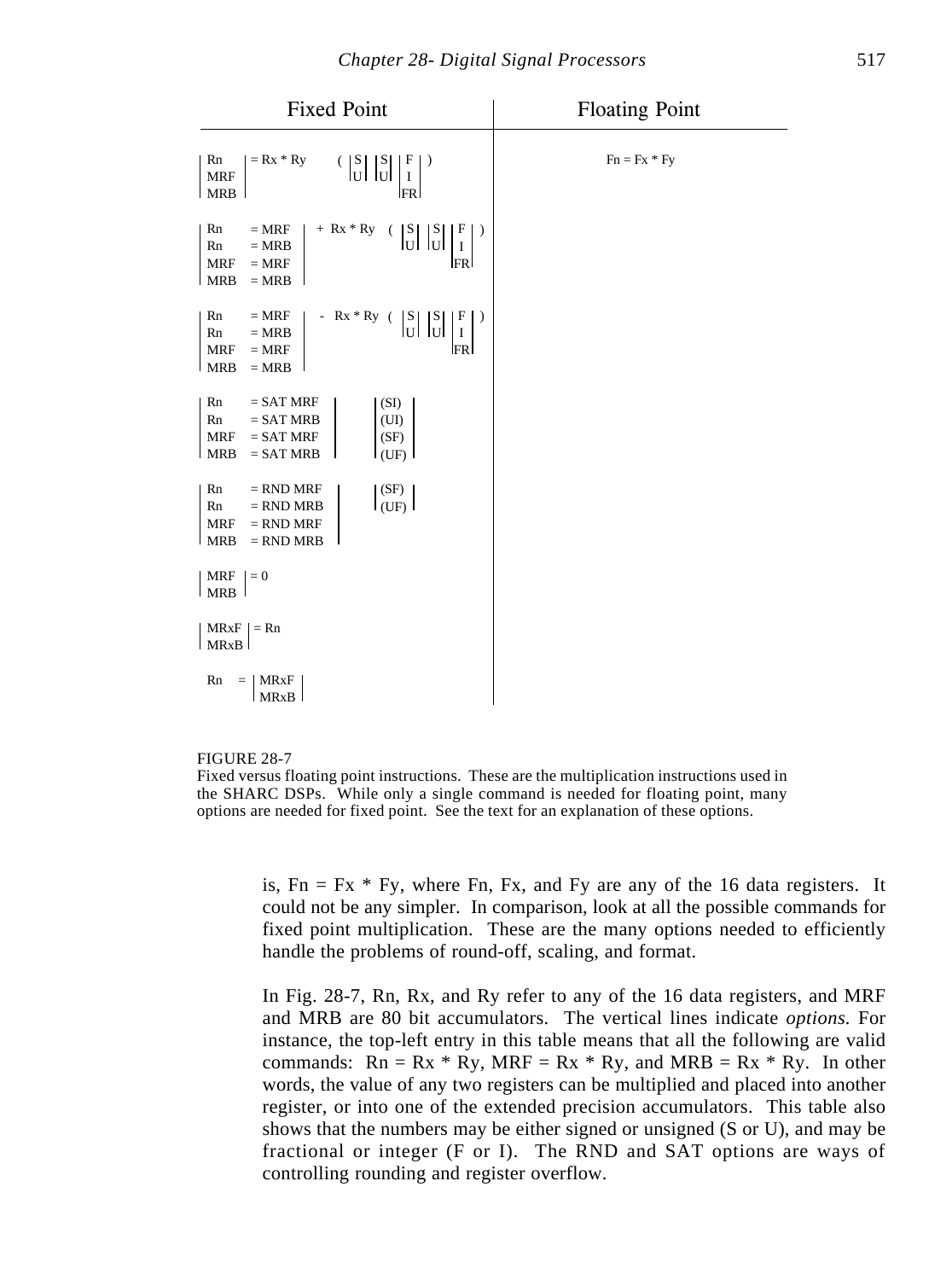#### 518 *The Scientist and Engineer's Guide to Digital Signal Processing*

There are other details and options in the table, but they are not important for our present discussion. The important idea is that the fixed point programmer must understand *dozens* of ways to carry out the very basic task of multiplication. In contrast, the floating point programmer can spend his time concentrating on the algorithm.

Given these tradeoffs between fixed and floating point, how do you choose which to use? Here are some things to consider. First, look at how many bits are used in the ADC and DAC. In many applications, 12-14 bits per sample is the crossover for using fixed versus floating point. For instance, television and other video signals typically use 8 bit ADC and DAC, and the precision of fixed point is acceptable. In comparison, professional audio applications can sample with as high as 20 or 24 bits, and almost certainly need floating point to capture the large dynamic range.

The next thing to look at is the complexity of the algorithm that will be run. If it is relatively simple, think fixed point; if it is more complicated, think floating point. For example, FIR filtering and other operations in the time domain only require a few dozen lines of code, making them suitable for fixed point. In contrast, frequency domain algorithms, such as spectral analysis and FFT convolution, are very detailed and can be much more difficult to program. While they can be written in fixed point, the development time will be greatly reduced if floating point is used.

Lastly, think about the money: how important is the cost of the product, and how important is the cost of the development? When fixed point is chosen, the cost of the product will be reduced, but the development cost will probably be higher due to the more difficult algorithms. In the reverse manner, floating point will generally result in a quicker and cheaper development cycle, but a more expensive final product.

Figure 28-8 shows some of the major trends in DSPs. Figure (a) illustrates the impact that Digital Signal Processors have had on the *embedded* market. These are applications that use a microprocessor to directly operate and control some larger system, such as a cellular telephone, microwave oven, or automotive instrument display panel. The name "microcontroller" is often used in referring to these devices, to distinguish them from the microprocessors used in personal computers. As shown in (a), about 38% of embedded designers have already started using DSPs, and another 49% are considering the switch. The high throughput and computational power of DSPs often makes them an ideal choice for embedded designs.

As illustrated in (b), about twice as many engineers currently use fixed point as use floating point DSPs. However, this depends greatly on the application. Fixed point is more popular in competitive consumer products where the cost of the electronics must be kept very low. A good example of this is cellular telephones. When you are in competition to sell millions of your product, a cost difference of only a few dollars can be the difference between success and failure. In comparison, floating point is more common when greater performance is needed and cost is not important. For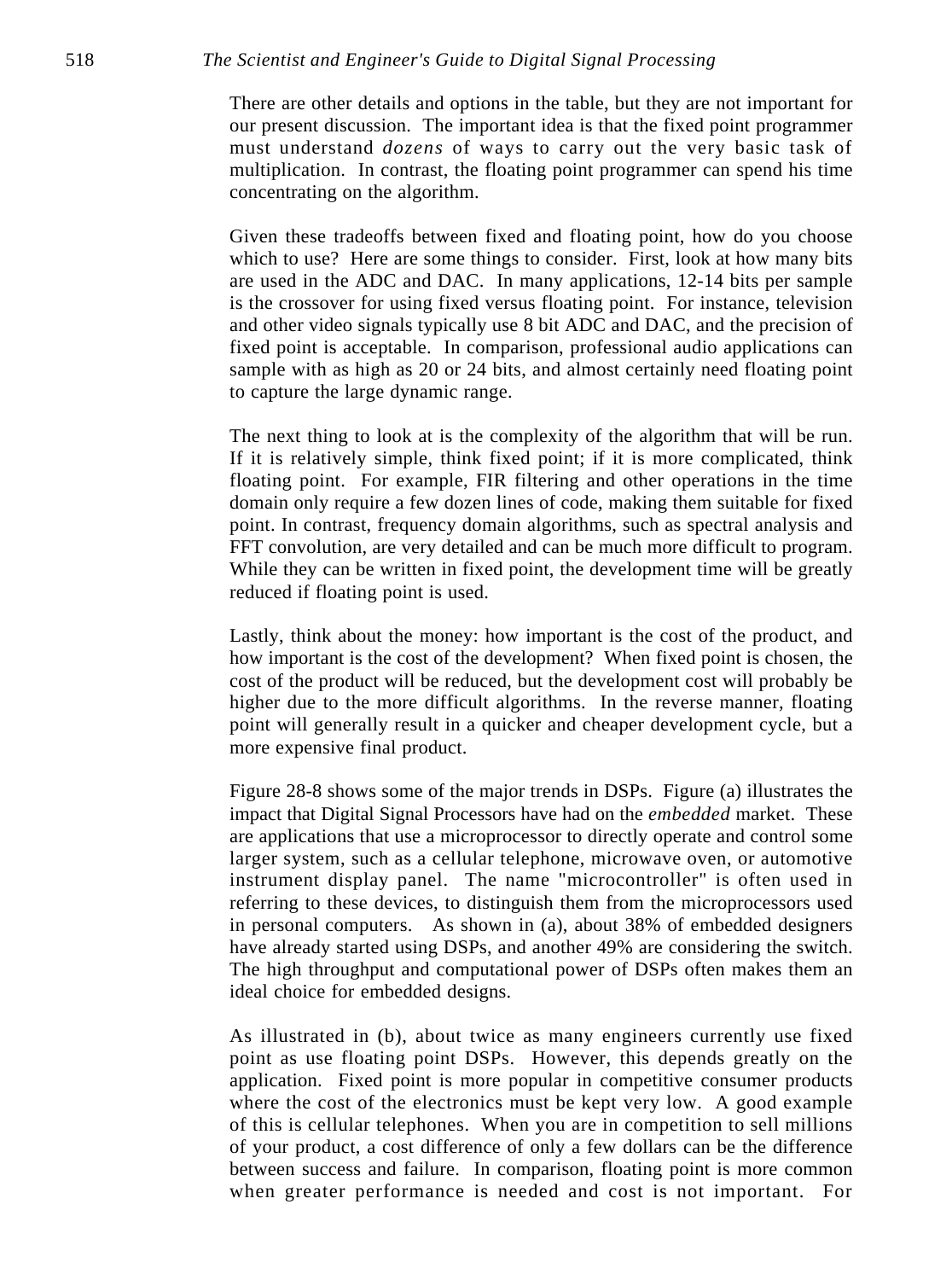

#### FIGURE 28-8

Major trends in DSPs. As illustrated in (a), about 38% of embedded designers have already switched from conventional microprocessors to DSPs, and another 49% are considering the change. In (b), about twice as many engineers use fixed point as use floating point DSPs. This is mainly driven by consumer products that must have low cost electronics, such as cellular telephones. However, as shown in (c), floating point is the fastest growing segment; over one-half of engineers currently using 16 bit devices plan to migrate to floating point DSPs

> instance, suppose you are designing a medical imaging system, such a computed tomography scanner. Only a few hundred of the model will ever be sold, at a price of several hundred-thousand dollars each. For this application, the cost of the DSP is insignificant, but the performance is critical. In spite of the larger number of fixed point DSPs being used, the floating point market is the fastest growing segment. As shown in (c), over one-half of engineers using 16-bits devices plan to migrate to floating point at some time in the near future.

> Before leaving this topic, we should reemphasize that floating point and fixed point usually use 32 bits and 16 bits, respectively, *but not always*. For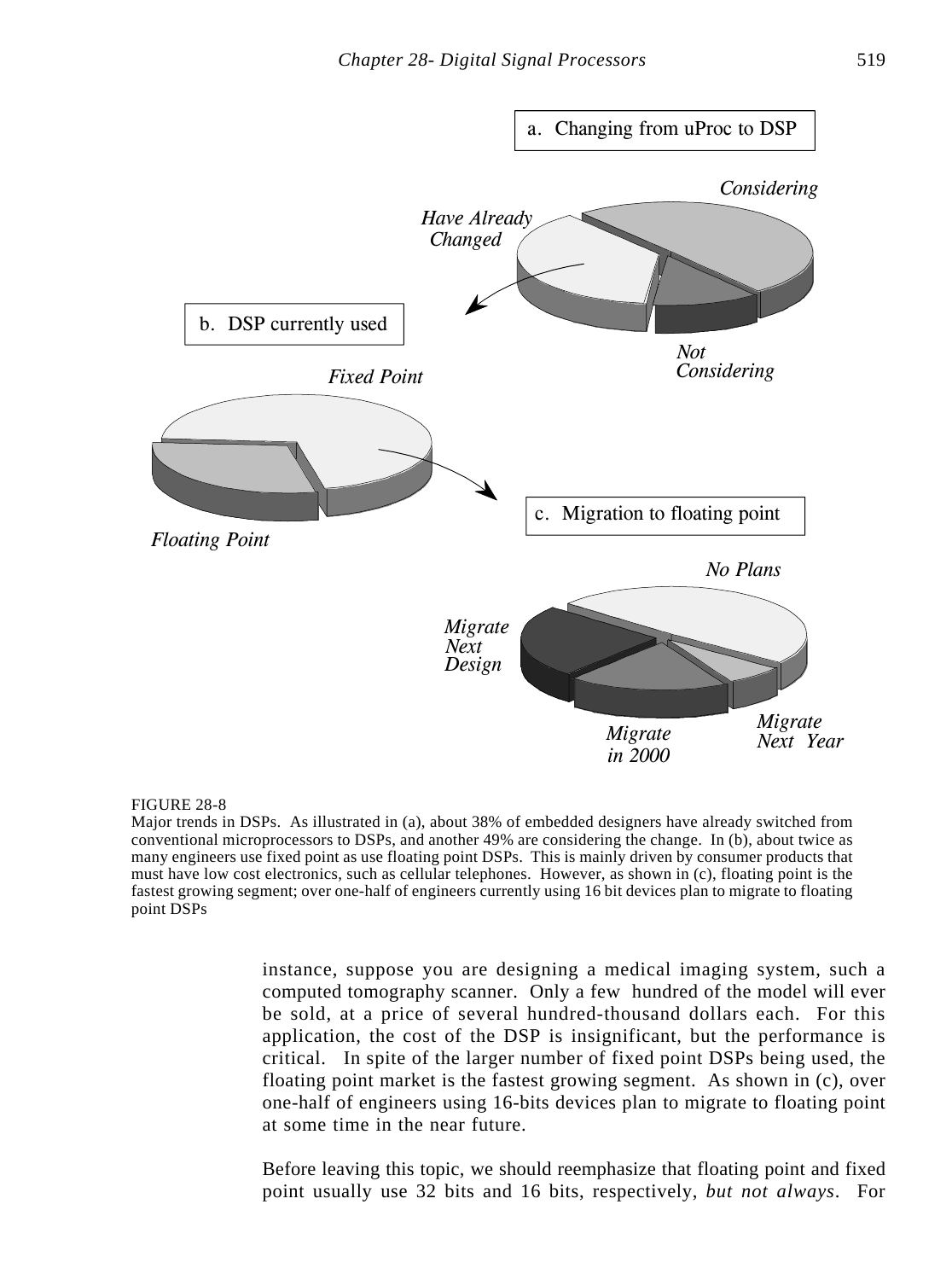instance, the SHARC family can represent numbers in 32-bit fixed point, a mode that is common in digital audio applications. This makes the  $2^{32}$ quantization levels spaced uniformly over a relatively small range, say, between -1 and 1. In comparison, floating point notation places the  $2^{32}$ quantization levels logarithmically over a huge range, typically  $\pm 3.4 \times 10^{38}$ . This gives 32-bit fixed point better *precision*, that is, the quantization error on any one sample will be lower. However, 32-bit floating point has a higher *dynamic range*, meaning there is a greater difference between the largest number and the smallest number that can be represented.

### **C versus Assembly**

DSPs are programmed in the same languages as other scientific and engineering applications, usually *assembly* or *C*. Programs written in assembly can execute faster, while programs written in C are easier to develop and maintain. In traditional applications, such as programs run on personal computers and mainframes, C is almost always the first choice. If assembly is used at all, it is restricted to short subroutines that must run with the utmost speed. This is shown graphically in Fig. 28-9a; for every traditional programmer that works in assembly, there are approximately *ten* that use C.

However, DSP programs are different from traditional software tasks in two important respects. First, the programs are usually much shorter, say, onehundred lines versus ten-thousand lines. Second, the execution speed is often a critical part of the application. After all, that's why someone uses a DSP in the first place, for its blinding speed. These two factors motivate many software engineers to switch from C to assembly for programming Digital Signal Processors. This is illustrated in (b); nearly as many DSP programmers use assembly as use C.

Figure (c) takes this further by looking at the revenue produced by DSP products. For every dollar made with a DSP programmed in C, two dollars are made with a DSP programmed in assembly. The reason for this is simple; money is made by outperforming the competition. From a pure performance standpoint, such as execution speed and manufacturing cost, assembly almost always has the advantage over C. For instance, C code usually requires a larger memory than assembly, resulting in more expensive hardware. However, the DSP market is continually changing. As the market grows, manufacturers will respond by designing DSPs that are *optimized* for programming in C. For instance, C is much more efficient when there is a large, general purpose register set and a unified memory space. These future improvements will minimize the difference in execution time between C and assembly, and allow C to be used in more applications.

To better understand this decision between C and assembly, let's look at a typical DSP task programmed in each language. The example we will use is the calculation of the *dot product* of the two arrays, *x* [ ] and *y* [ ]. This is a simple mathematical operation, we multiply each coefficient in one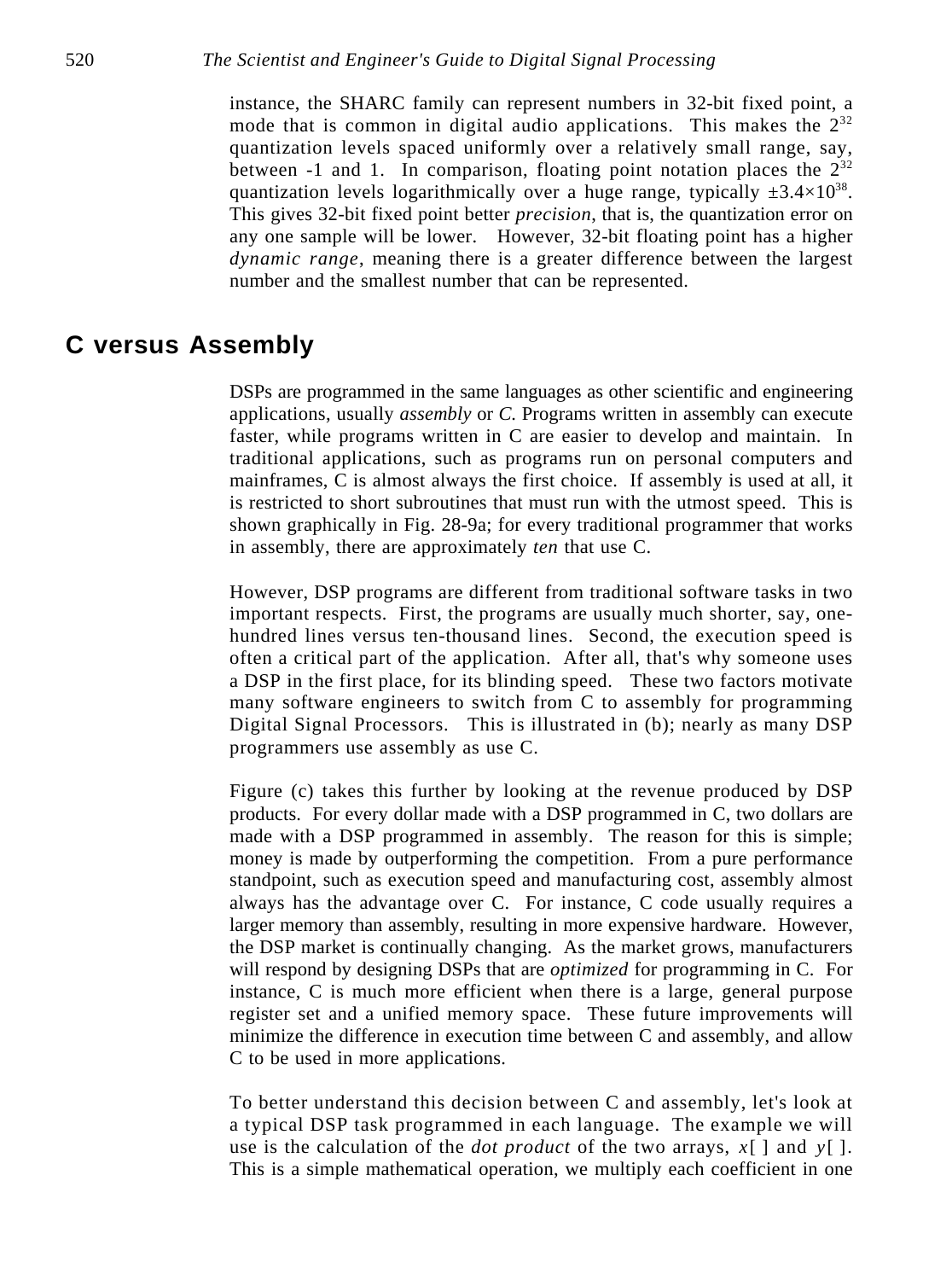

array by the corresponding coefficient in the other array, and sum the products, i.e.  $x[0] \times y[0] + x[1] \times y[1] + x[2] \times y[2] + \dots$ . This should look very familiar; it is the fundamental operation in an FIR filter. That is, each sample in the output signal is found by multiplying stored samples from the input signal (in one array) by the filter coefficients (in the other array), and summing the products.

Table 28-2 shows how the dot product is calculated in a C program. In lines 001-004 we define the two arrays,  $x \mid$  and  $y \mid$ , to be 20 elements long. We also define *result*, the variable that holds the calculated dot

|                                                                            | 001 | #define LEN 20  |
|----------------------------------------------------------------------------|-----|-----------------|
|                                                                            | 002 | float dm x[LEN] |
|                                                                            | 003 | float pm y[LEN] |
|                                                                            | 004 | float result;   |
| TABLE 28-2                                                                 | 005 |                 |
| Dot product in C. This progam calculates                                   | 006 | main()          |
| the dot product of two arrays, $x \in \mathbb{R}$ and $y \in \mathbb{R}$ , | 007 |                 |
| and stores the result in the variable, <i>result</i> .                     | 008 |                 |
|                                                                            | 009 | int n;          |
|                                                                            | 010 | float s:        |
|                                                                            | 011 | for $(n=0; n$   |
|                                                                            |     |                 |

| 002 | float dm x[LEN];  |
|-----|-------------------|
| 003 | float pm y[LEN];  |
| 004 | float result:     |
| 005 |                   |
| 006 | main()            |
| 007 |                   |
| 008 |                   |
| 009 | int n;            |
| 010 | float s:          |
| 011 | for $(n=0; n$     |
| 012 | $s == x[n]*y[n];$ |
| 013 | $result = s$      |
| 014 |                   |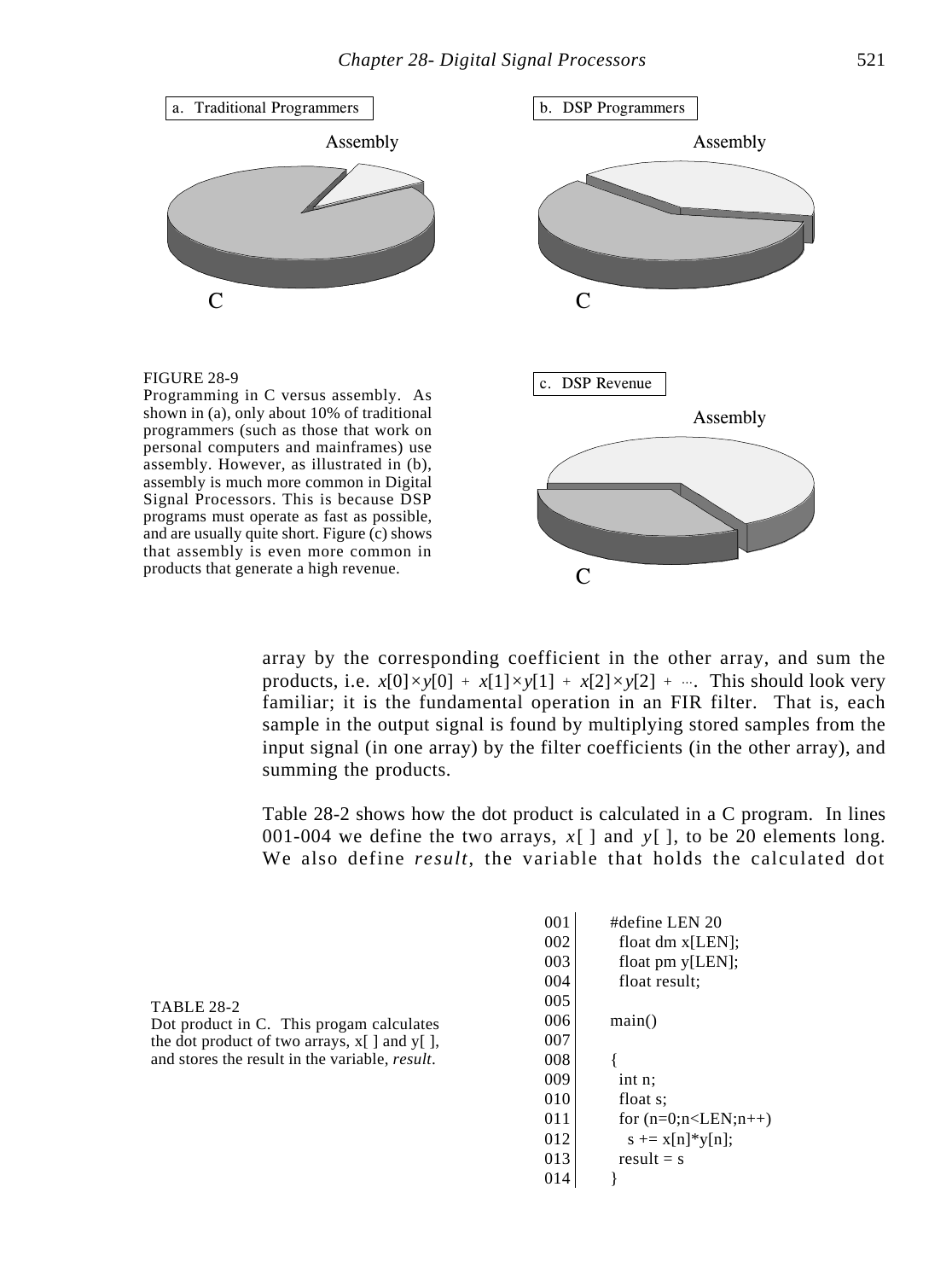product at the completion of the program. Line 011 controls the 20 loops needed for the calculation, using the variable *n* as a loop counter. The only statement within the loop is line 012, which multiplies the corresponding coefficients from the two arrays, and adds the product to the accumulator variable, *s*. (If you are not familiar with C, the statement:  $s + \frac{1}{2} \left[ n \right] \times \sqrt[n]{n}$ means the same as:  $s = s + x[n] * y[n]$ . After the loop, the value in the accumulator, *s*, is transferred to the output variable, *result*, in line 013.

A key advantage of using a high-level language (such as C, Fortran, or Basic) is that the programmer does not need to understand the architecture of the microprocessor being used; knowledge of the architecture is left to the compiler. For instance, this short C program uses several variables: *n*, *s*, *result*, plus the arrays:  $x \mid$  and  $y \mid$ . All of these variables must be assigned a "home" in hardware to keep track of their value. Depending on the microprocessor, these storage locations can be the general purpose data registers, locations in the main memory, or special registers dedicated to particular functions. However, the person writing a high-level program knows little or nothing about this memory management; this task has been delegated to the software engineer who wrote the compiler. The problem is, these two people have never met; they only communicate through a set of predefined rules. High-level languages are easier than assembly because you give half the work to someone else. However, they are less efficient because you aren't quite sure how the delegated work is being carried out.

In comparison, Table 28-3 shows the dot product program written in assembly for the SHARC DSP. The assembly language for the Analog Devices DSPs (both their 16 bit fixed-point and 32 bit SHARC devices) are known for their simple algebraic-like syntax. While we won't go through all the details, here is the general operation. Notice that *everything* relates to hardware; there are no abstract variables in this code, only data registers and memory locations.

Each semicolon represents a clock cycle. The arrays  $x \upharpoonright$  and  $y \upharpoonright$  are held in circular buffers in the main memory. In lines 001 and 002, registers i4

| 001 | $i12 = -y$ ;                         | /* i12 points to beginning of y[ $\mid$ */        |
|-----|--------------------------------------|---------------------------------------------------|
| 002 | $i4 = x$ ;                           | /* i4 points to beginning of $x$ [ ] */           |
| 003 |                                      |                                                   |
| 004 | $l$ cntr = 20, do (pc, 4) until lce; | /* loop for the 20 array entries $*/$             |
| 005 | $f2 = dm(i4, m6);$                   | /* load the x[] value into register f2 $*/$       |
| 006 | $f4 = pm(i12, m14);$                 | /* load the y[] value into register $f4$ */       |
| 007 | $f8 = f2*f4$ :                       | /* multiply the two values, store in f8 $*/$      |
| 008 | $f12 = f8 + f12$ ;                   | /* add the product to the accumulator in f12 $*/$ |
| 009 |                                      |                                                   |
| 010 | $dm$ result) = f12;                  | /* write the accumulator to memory $*/$           |
|     |                                      |                                                   |

#### TABLE 28-3

Dot product in assembly (unoptimized). This program calculates the dot product of the two arrays, x[ ] and y[ ], and stores the result in the variable, *result*. This is assembly code for the Analog Devices SHARC DSPs. See the text for details.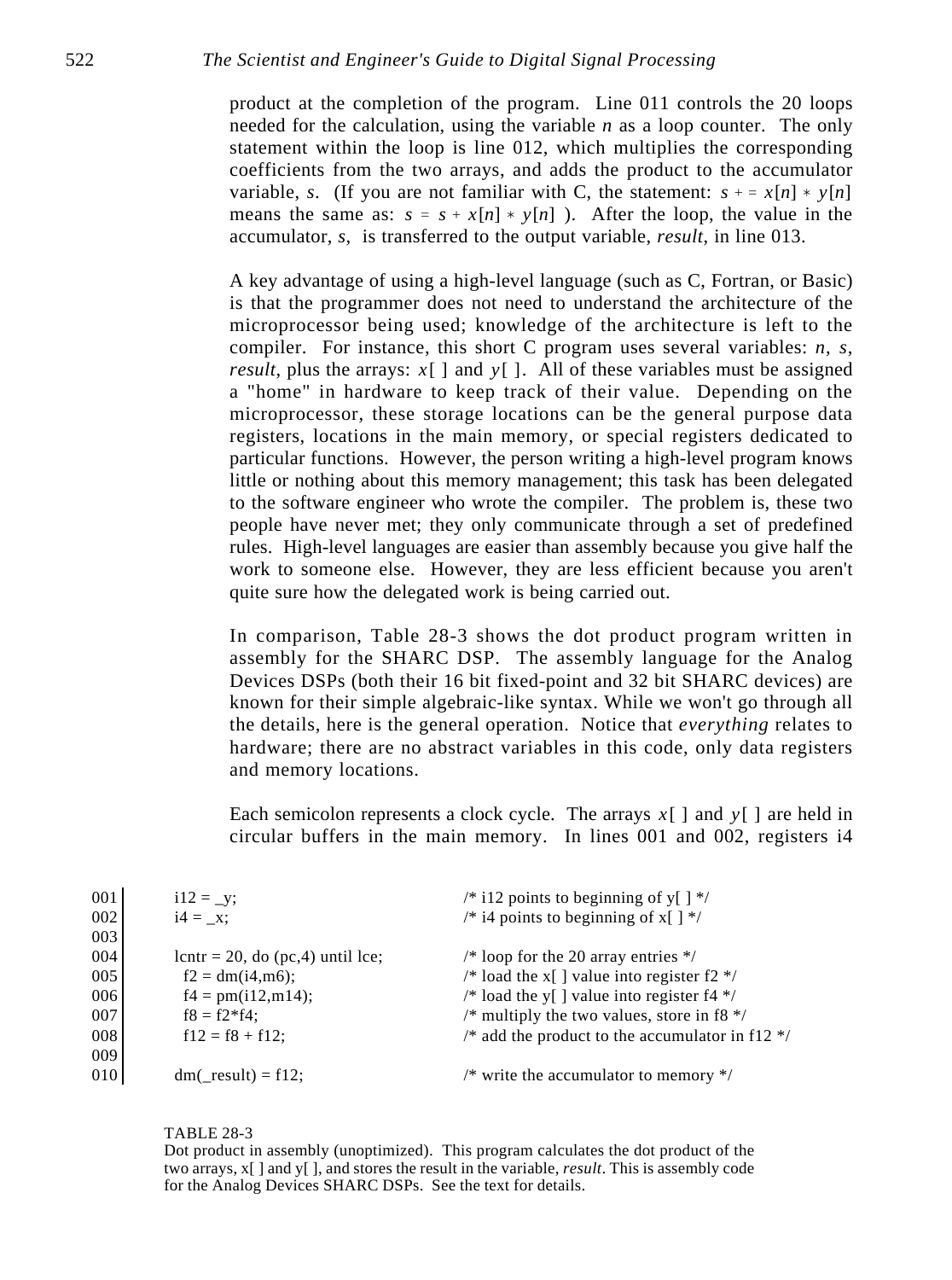| 001 | $i12 = -y$ ;                                                                | /* i12 points to beginning of y[ $\mid$ */                          |
|-----|-----------------------------------------------------------------------------|---------------------------------------------------------------------|
| 002 | $i4 = x$ ;                                                                  | /* i4 points to beginning of $x \upharpoonright \upharpoonright$ */ |
| 003 |                                                                             |                                                                     |
| 004 | $f2 = dm(i4,m6), f4 = pm(i12,m14)$                                          | /* prime the registers $*/$                                         |
| 005 | $f8 = f2*f4$ , $f2 = dm(i4, m6)$ , $f4 = pm(i12, m14)$ ;                    |                                                                     |
| 006 |                                                                             |                                                                     |
| 007 | $l$ cntr = 18, do (pc, 1) until lce;                                        | $\frac{*}{*}$ highly efficient main loop $\frac{*}{*}$              |
| 008 | $f12 = f8 + f12$ , $f8 = f2*f4$ , $f2 = dm(i4, m6)$ , $f4 = pm(k12, m14)$ ; |                                                                     |
| 009 |                                                                             |                                                                     |
| 010 | $f12 = f8 + f12$ , $f8 = f2*f4$ ;                                           | /* complete the last loop $\frac{*}{ }$                             |
| 011 | $f12 = f8 + f12$ :                                                          |                                                                     |
| 012 |                                                                             |                                                                     |
| 013 | $dm$ result) = f12;                                                         | /* store the result in memory $*/$                                  |
|     |                                                                             |                                                                     |

TABLE 28-4

Dot product in assembly (optimized). This is an optimized version of the program in TABLE 28-2, designed to take advantage of the SHARC's highly parallel architecture.

> and i12 are pointed to the starting locations of these arrays. Next, we execute 20 loop cycles, as controlled by line 004. The format for this statement takes advantage of the SHARC DSP's *zero-overhead looping* capability. In other words, all of the variables needed to control the loop are held in dedicated hardware registers that operate in parallel with the other operations going on inside the microprocessor. In this case, the register: *lcntr* (loop counter) is loaded with an initial value of 20, and decrements each time the loop is executed. The loop is terminated when *lcntr* reaches a value of zero (indicated by the statement: *lce*, for "loop counter expired"). The loop encompasses lines 004 to 008, as controlled by the statement (pc,4). That is, the loop ends four lines after the current program counter.

> Inside the loop, line 005 loads the value from  $x \upharpoonright$  into data register f2, while line 006 loads the value from y[] into data register f4. The symbols "dm" and "pm" indicate that the values are fetched over the "data memory" bus and "program memory" bus, respectively. The variables: i4, m6, i12, and m14 are registers in the data address generators that manage the circular buffers holding  $x$ [ ] and  $y$ [ ]. The two values in f2 and f4 are multiplied in line 007, and the product stored in data register f8. In line 008, the product in f8 is added to the accumulator, data register f12. After the loop is completed, the accumulator in f12 is transferred to memory.

> This program correctly calculates the dot product, but it does not take advantage of the SHARC highly parallel architecture. Table 28-4 shows this program rewritten in a highly optimized form, with many operations being carried out in parallel. First notice that line 007 only executes 18 loops, rather than 20. Also notice that this loop only contains a single line (008), but that this line contains multiple instructions. The strategy is to make the loop as efficient as possible, in this case, a single line that can be executed in a single clock cycle. To do this, we need to have a small amount of code to "prime" the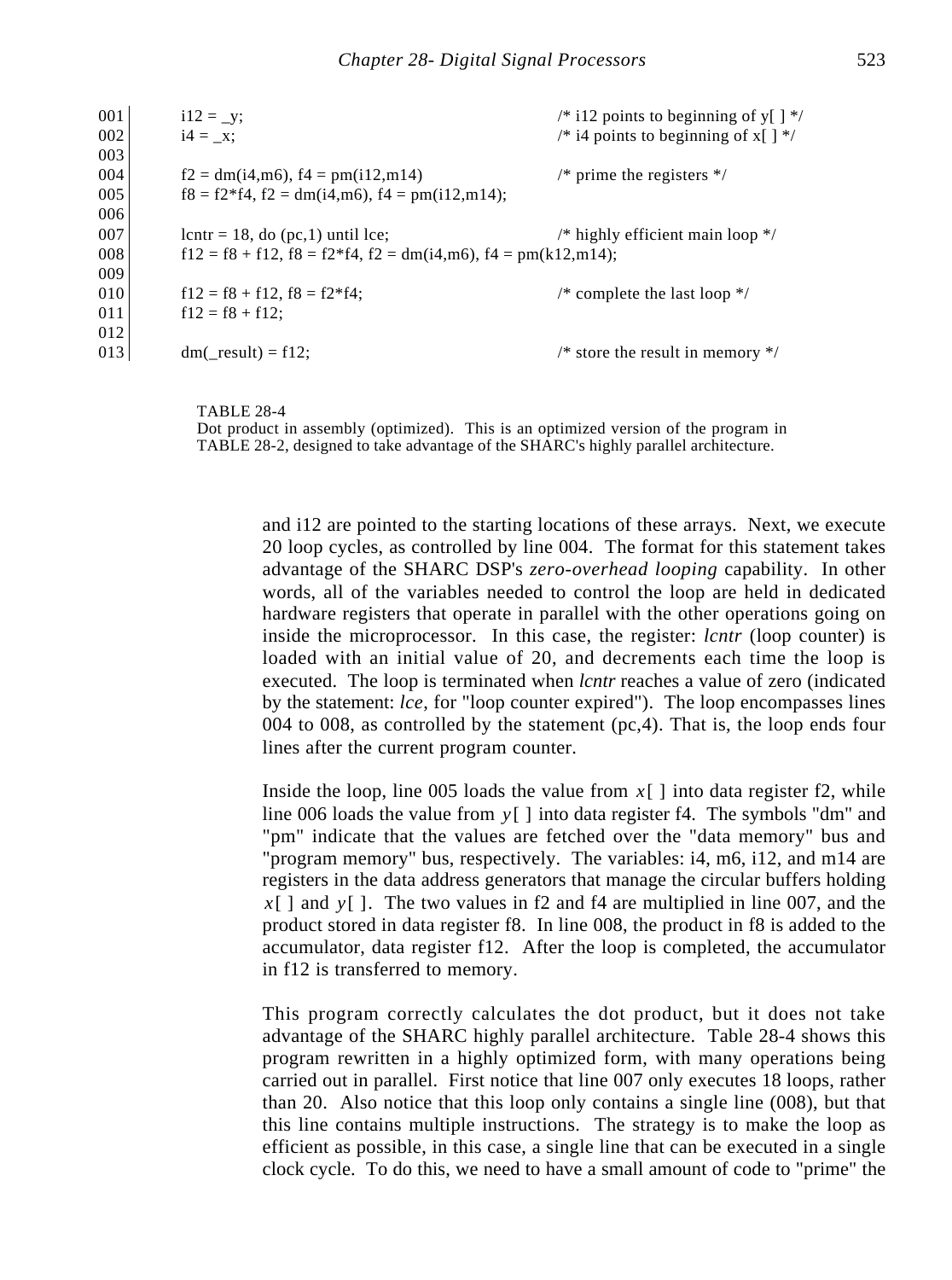registers on the first loop (lines 004 and 005), and another small section of code to finish the last loop (lines 010 and 011).

To understand how this works, study line 008, the only statement inside the loop. In this single statement, *four* operations are being carried out in parallel: (1) the value for *x* [ ] is moved from a circular buffer in program memory and placed in f2; (2) the value for *y* [ ] is being moved from a circular buffer in data memory and placed in f4; (3) the previous values of f2 and f4 are multiplied and placed in f8; and (4) the previous value in f8 is added to the accumulator in f12.

For example, the fifth time that line 008 is executed, *x*[7] and *y*[7] are fetched from memory and stored in f2 and f4. At the same time, the values for *x*[6] and *y*[6] (that were in f2 and f4 at the start of this cycle) are multiplied and placed in f8. In addition, the value of  $x[5]\times y[5]$  (that was in f8 at the start of this cycle) is added to the value of f12.

Let's compare the number of clock cycles required by the unoptimized and the optimized programs. Keep in mind that there are 20 loops, with four actions being required in each loop. The unoptimized program requires 80 clock cycles to carry out the actions within the loops, plus 5 clock cycles of overhead, for a total of 85 clock cycles. In comparison, the optimized program conducts 18 loops in 18 clock cycles, but requires 11 clock cycles of overhead to prime the registers and complete the last loop. This results in a total execution time of 29 clock cycles, or about three times faster than the brute force method.

Here is the big question: How fast does the C program execute relative to the assembly code? When the program in Table 28-2 is compiled, does the executable code resemble our *efficient* or *inefficient* assembly example? The answer is that the compiler generates the *efficient* code. However, it is important to realize that the dot product is a very simple example. The compiler has a much more difficult time producing optimized code when the program becomes more complicated, such as multiple nested loops and erratic jumps to subroutines. If you are doing something straightforward, expect the compiler to provide you a nearly optimal solution. If you are doing something strange or complicated, expect that an assembly program will execute significantly faster than one written in C. In the worst case, think a factor of 2-3. As previously mentioned, the efficiency of C versus assembly depends greatly on the particular DSP being used. Floating point architectures can generally be programmed more efficiently than fixed-point devices when using high-level languages such as C. Of course, the proper software tools are important for this, such as a debugger with profiling features that help you understand how long different code segments take to execute.

There is also a way you can get the best of both worlds: write the program in C, but use assembly for the critical sections that must execute quickly. This is one reason that C is so popular in science and engineering. It operates as a high-level language, but also allows you to directly manipulate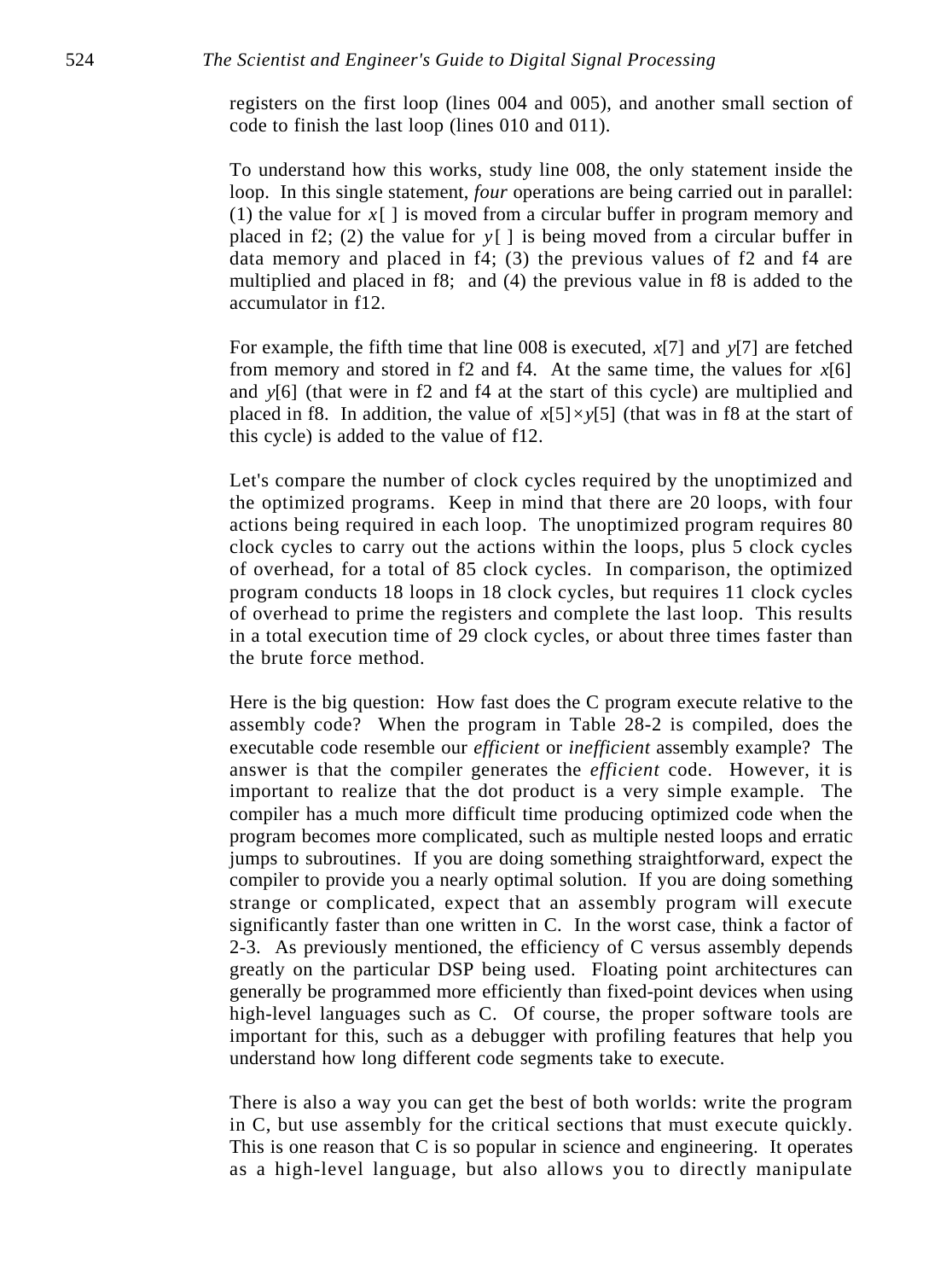

Assembly versus C. Programs in C are more flexible and quicker to develop. In comparison, programs in assembly often have better performance; they run faster and use less memory, resulting in lower cost.



the hardware if you so desire. Even if you intend to program only in C, you will probably need some knowledge of the architecture of the DSP and the assembly instruction set. For instance, look back at lines 002 and 003 in Table 28-2, the dot product program in C. The "dm" means that  $x \upharpoonright$  is to be stored in data memory, while the "pm" indicates that *y*[ ] will reside in program memory. Even though the program is written in a high level language, a basic knowledge of the hardware is still required to get the best performance from the device.

Which language is best for *your* application? It depends on what is more important to you. If you need flexibility and fast development, choose C. On the other hand, use assembly if you need the best possible performance. As illustrated in Fig. 28-10, this is a tradeoff you are forced to make. Here are some things you should consider.

- $\Box$  How complicated is the program? If it is large and intricate, you will probably want to use C. If it is small and simple, assembly may be a good choice.
- $\Box$  Are you pushing the maximum speed of the DSP? If so, assembly will give you the last drop of performance from the device. For less demanding applications, assembly has little advantage, and you should consider using C.
- $\Box$  How many programmers will be working together? If the project is large enough for more than one programmer, lean toward C and use in-line assembly only for time critical segments.
- ë Which is more important, *product cost* or *development cost*? If it is product cost, choose assembly; if it is development cost, choose C.
- $\Box$  What is your background? If you are experienced in assembly (on other microprocessors), choose assembly for your DSP. If your previous work is in C, choose C for your DSP.
- $\Box$  What does the DSP's manufacturer suggest you use?

This last item is very important. Suppose you ask a DSP manufacturer which language to use, and they tell you: *"Either C or assembly can be used, but we*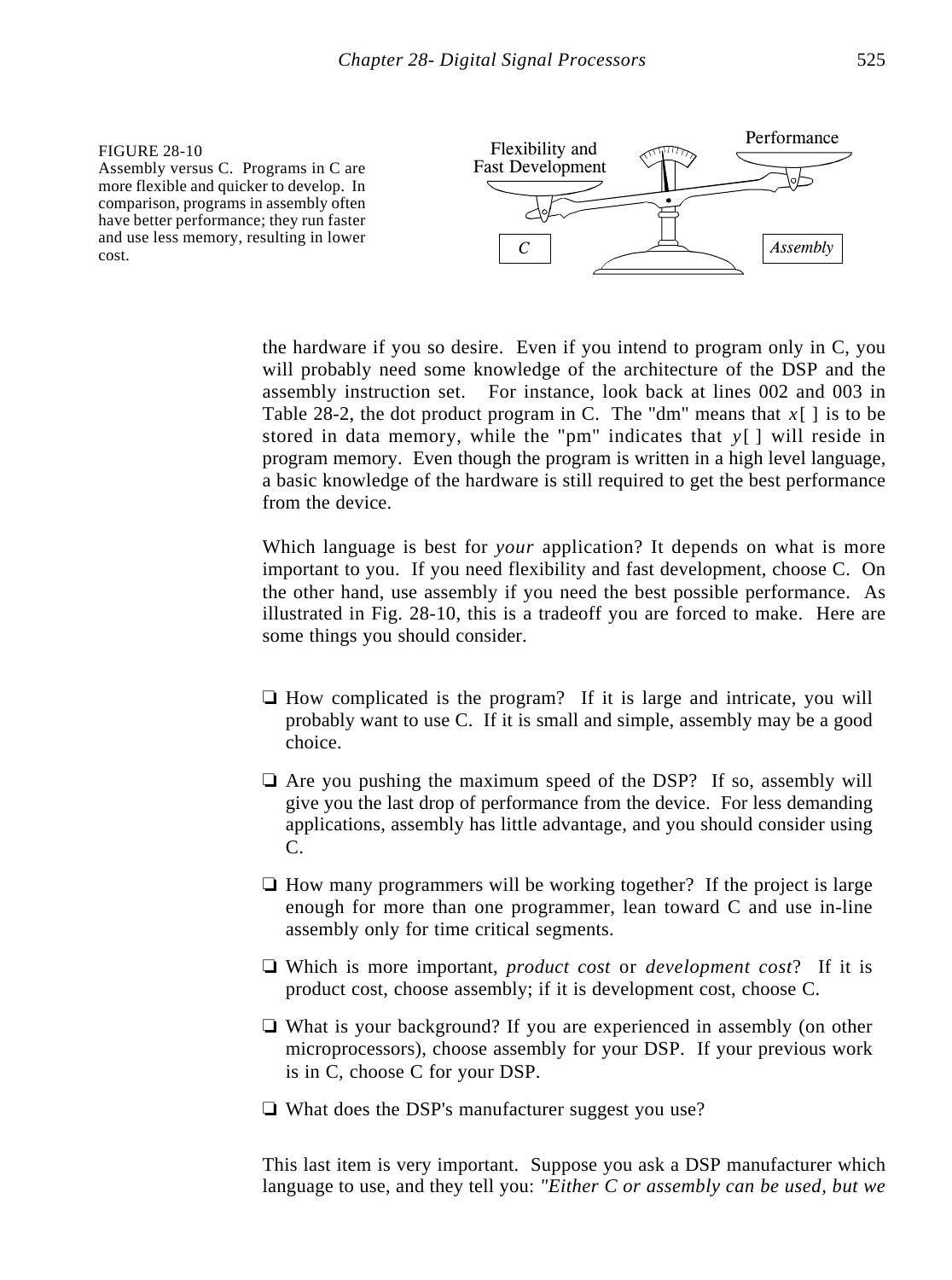*recommend C."* You had better take their advice! What they are really saying is: *"Our DSP is so difficult to program in assembly that you will need 6 months of training to use it."* On the other hand, some DSPs are easy to program in assembly. For instance, the Analog Devices products are in this category. Just ask their engineers; they are very proud of this.

One of the best ways to make decisions about DSP products and software is to speak with engineers who have used them. Ask the manufacturers for references of companies using their products, or search the web for people you can e-mail. Don't be shy; engineers love to give their opinions on products they have used. They will be flattered that you asked.

### **How Fast are DSPs?**

The primary reason for using a DSP instead of a traditional microprocessor is *speed*, the ability to move samples into the device, carry out the needed mathematical operations, and output the processed data. This brings up the question: How fast are DSPs? The usual way of answering this question is **benchmarks**, methods for expressing the speed of a microprocessor as a number. For instance, fixed point systems are often quoted in **MIPS** (million integer operations per second). Likewise, floating point devices can be specified in **MFLOPS** (million floating point operations per second).

One hundred and fifty years ago, British Prime Minister Benjamin Disraeli declared that there are three types of lies: *lies*, *damn lies*, and *statistics*. If Disraeli were alive today and working with microprocessors, he would add *benchmarks* as a fourth category. The idea behind benchmarks is to provide a head-to-head comparison to show which is the best device. Unfortunately, this often fails in practicality, because different microprocessors excel in different areas. Imagine asking the question: Which is the better car, a Cadillac or a Ferrari? It depends on what you want it for!

Confusion about benchmarks is aggravated by the competitive nature of the electronics industry. Manufacturers want to show their products in the best light, and they will use any ambiguity in the testing procedure to their advantage. There is an old saying in electronics: "*A specification writer can get twice as much performance from a device as an engineer*." These people aren't being untruthful, they are just paid to have good imaginations. Benchmarks should be viewed as a *tool* for a complicated task. If you are inexperienced in using this tool, you may come to the wrong conclusion. A better approach is to look for specific information on the execution speed of the algorithms you plan to carry out. For instance, if your application calls for an FIR filter, look for the exact number of clock cycles it takes for the device to execute this particular task.

Using this strategy, let's look at the time required to execute various algorithms on our featured DSP, the Analog Devices SHARC family. Keep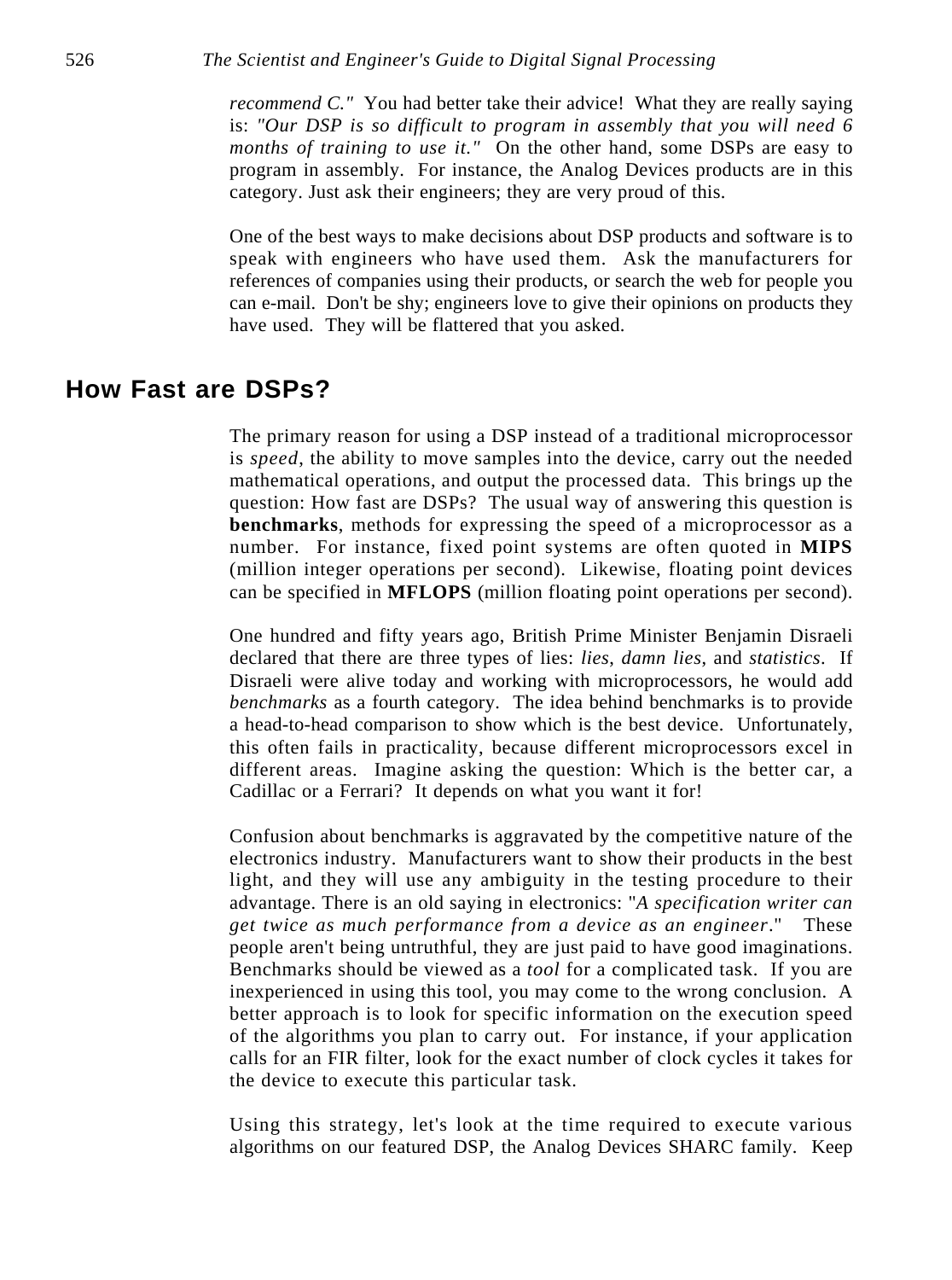

#### FIGURE 28-11

The speed of DSPs. The throughput of a particular DSP algorithm can be found by dividing the clock rate by the required number of clock cycles per sample. This illustration shows the range of throughput for four common algorithms, executed on a SHARC DSP

in mind that microprocessor speed is doubling about every three years. This means you should pay special attention to the *method* we use in this example. The actual numbers are always changing, and you will need to repeat the calculations every time you start a new project. In the world of twenty-first century technology, blink and you are out-of-date!

When it comes to understanding execution time, the SHARC family is one of the easiest DSP to work with. This is because it can carry out a multiply-accumulate operation in a single clock cycle. Since most FIR filters use 25 to 400 coefficients, 25 to 400 clock cycles are required, respectively, for each sample being processed. As previously described, there is a small amount of overhead needed to achieve this loop efficiency (priming the first loop and completing the last loop), but it is negligible when the number of loops is this large. To obtain the throughput of the filter, we can divide the SHARC clock rate (40 MHz at present) by the number of clock cycles required per sample. This gives us a maximum FIR data rate of about 100k to 1.6M samples/second. The calculations can't get much simpler than this! These FIR throughput values are shown in Fig. 28- 11.

The calculations are just as easy for recursive filters. Typical IIR filters use about 5 to 17 coefficients. Since these loops are relatively short, we will add a small amount of overhead, say 3 cycles per sample. This results in 8 to 20 clock cycles being required per sample of processed data. For the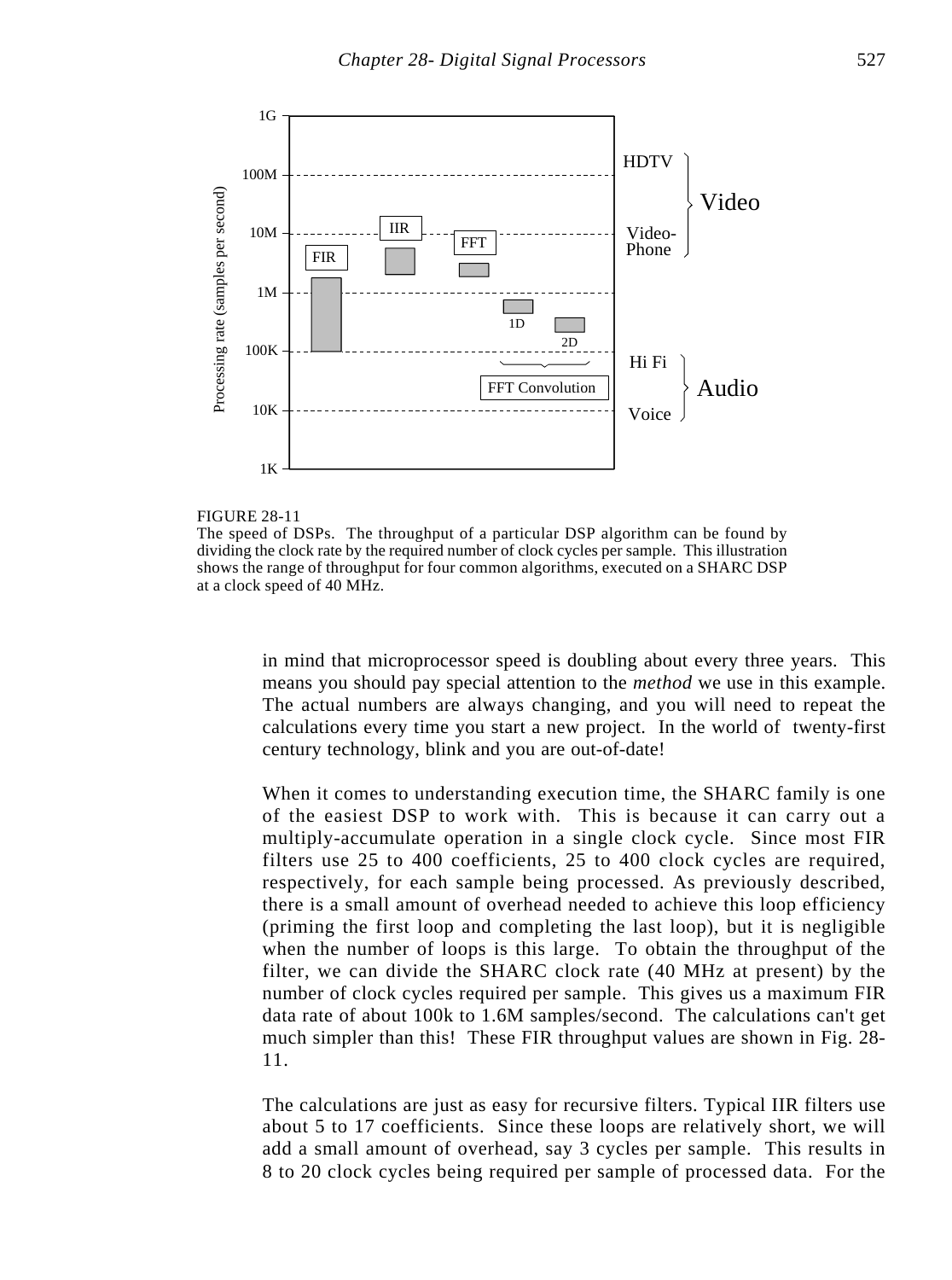40 MHz clock rate, this provides a maximum IIR throughput of 1.8M to 3.1M samples/second. These IIR values are also shown in Fig. 28-11.

Next we come to the frequency domain techniques, based on the Fast Fourier Transform. FFT subroutines are almost always provided by the manufacturer of the DSP. These are highly-optimized routines written in assembly. The specification sheet of the ADSP-21062 SHARC DSP indicates that a 1024 sample complex FFT requires 18,221 clock cycles, or about 0.46 milliseconds at 40 MHz. To calculate the throughput, it is easier to view this as 17.8 clock cycles per sample. This "per-sample" value only changes slightly with longer or shorter FFTs. For instance, a 256 sample FFT requires about 14.2 clock cycles per sample, and a 4096 sample FFT requires 21.4 clock cycles per sample. Real FFTs can be calculated about 40% faster than these complex FFT values. This makes the overall range of all FFT routines about 10 to 22 clock cycles per sample, corresponding to a throughput of about 1.8M to 3.3M samples/second.

FFT convolution is a fast way to carry out FIR filters. In a typical case, a 512 sample segment is taken from the input, padded with an additional 512 zeros, and converted into its frequency spectrum by using a 1024 point FFT. After multiplying this spectrum by the desired frequency response, a 1024 point Inverse FFT is used to move back into the time domain. The resulting 1024 points are combined with the adjacent processed segments using the overlapadd method. This produces 512 points of the output signal.

How many clock cycles does this take? Each 512 sample segment requires two 1024 point FFTs, plus a small amount of overhead. In round terms, this is about a factor of five greater than for a single FFT of 512 points. Since the real FFT requires about 12 clock cycles per sample, FFT convolution can be carried out in about 60 clock cycles per sample. For a 2106x SHARC DSP at 40 MHz, this corresponds to a data throughput of approximately 660k samples/second.

Notice that this is about the same as a 60 coefficient FIR filter carried out by conventional convolution. In other words, if an FIR filter has less than 60 coefficients, it can be carried out faster by standard convolution. If it has greater than 60 coefficients, FFT convolution is quicker. A key advantage of FFT convolution is that the execution time only increases as the logarithm of the number of coefficients. For instance a 4,096 point filter kernel only requires about 30% longer to execute as one with only 512 points.

FFT convolution can also be applied in two-dimensions, such as for image processing. For instance, suppose we want to process an  $800\times600$  pixel image in the frequency domain. First, pad the image with zeros to make it  $1024\times1024$ . The two-dimensional frequency spectrum is then calculated by taking the FFT of each of the rows, followed by taking the FFT of each of the resulting columns. After multiplying this 1024×1024 spectrum by the desired frequency response, the two-dimensional Inverse FFT is taken. This is carried out by taking the Inverse FFT of each of the rows, and then each of the resulting columns. Adding the number of clock cycles and dividing by the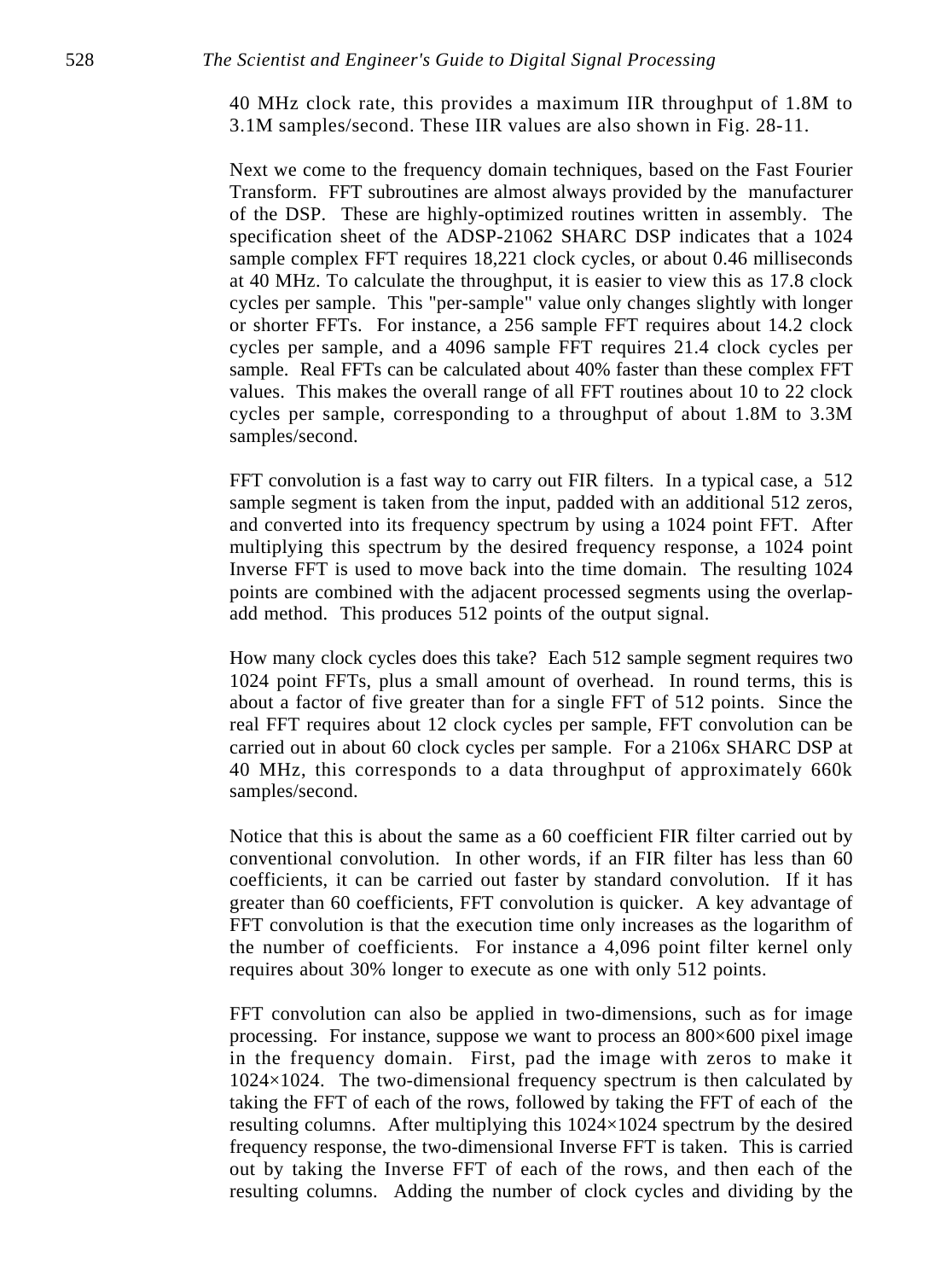number of samples, we find that this entire procedure takes roughly 150 clock cycles per pixel. For a 40 MHz ADSP-2106, this corresponds to a data throughput of about 260k samples/second.

Comparing these different techniques in Fig. 28-11, we can make an important observation. *Nearly all DSP techniques require between 4 and 400 instructions (clock cycles in the SHARC family) to execute*. For a SHARC DSP operating at 40 MHz, we can immediately conclude that its data throughput will be between 100k and 10M samples per second, depending on how complex of algorithm is used.

Now that we understand how fast DSPs *can* process digitized signals, let's turn our attention to the other end; how fast do we *need* to process the data? Of course, this depends on the application. We will look at two of the most common, audio and video processing.

The data rate needed for an audio signal depends on the required quality of the reproduced sound. At the low end, telephone quality speech only requires capturing the frequencies between about 100 Hz and 3.2 kHz, dictating a sampling rate of about 8k samples/second. In comparison, high fidelity music must contain the full 20 Hz to 20 kHz range of human hearing. A 44.1 kHz sampling rate is often used for both the left and right channels, making the complete Hi Fi signal 88.2k samples/second. How does the SHARC family compare with these requirements? As shown in Fig. 28-11, it can easily handle high fidelity audio, or process several dozen voice signals at the same time.

Video signals are a different story; they require about *one-thousand* times the data rate of audio signals. A good example of low quality video is the the CIF (Common Interface Format) standard for videophones. This uses 352×288 pixels, with 3 colors per pixel, and 30 frames per second, for a total data rate of 9.1 million samples per second. At the high end of quality there is HDTV (high-definition television), using 1920×1080 pixels, with 3 colors per pixel, and 30 frames per second. This requires a data rate to over 186 million samples per second. These data rates are above the capabilities of a single SHARC DSP, as shown in Fig. 28-11. There are other applications that also require these very high data rates, for instance, radar, sonar, and military uses such as missile guidance.

To handle these high-power tasks, several DSPs can be combined into a single system. This is called **multiprocessing** or **parallel processing**. The SHARC DSPs were designed with this type of multiprocessing in mind, and include special features to make it as easy as possible. For instance, no external hardware logic is required to connect the external busses of multiple SHARC DSPs together; all of the bus arbitration logic is already contained within each device. As an alternative, the link ports (4 bit, parallel) can be used to connect multiple processors in various configurations. Figure 28- 12 shows typical ways that the SHARC DSPs can be arranged in multiprocessing systems. In Fig. (a), the algorithm is broken into sequential steps, with each processor performing one of the steps in an "assembly line"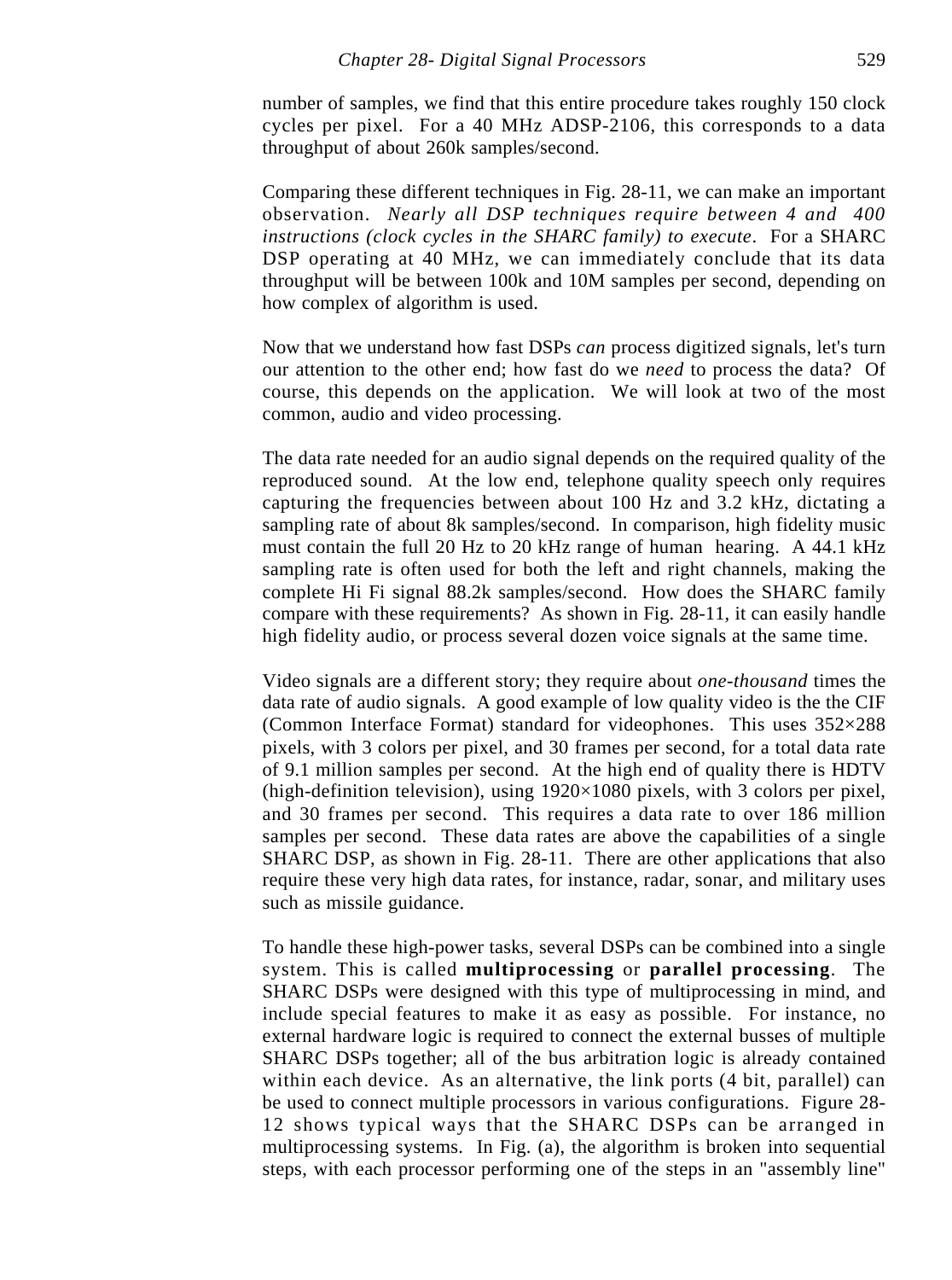a. Data flow multiprocessing



b. Cluster multiprocessing





Multiprocessing configurations. Multiprocessor systems typically use one of two schemes to communicate between processor nodes, (a) dedicated point-to-point communication channels, or (b) a shared global memory accessed over a parallel bus.

strategy. In (b), the processors interact through a single shared global memory, accessed over a parallel bus (i.e., the external port). Figure 28-13 shows another way that a large number of processors can be combined into a single system, a 2D or 3D "mesh." Each of these configuration will have relative advantages and disadvantages for a particular task.

To make the programmer's life easier, the SHARC family uses a *unified address space*. This means that the 4 Gigaword address space, accessed by the 32 bit address bus, is divided among the various processors that are working together. To transfer data from one processor to another, simply read from or write to the appropriate memory locations. The SHARC internal logic takes care of the rest, transferring the data between processors at a rate as high as 240 Mbytes/sec (at 40 MHz).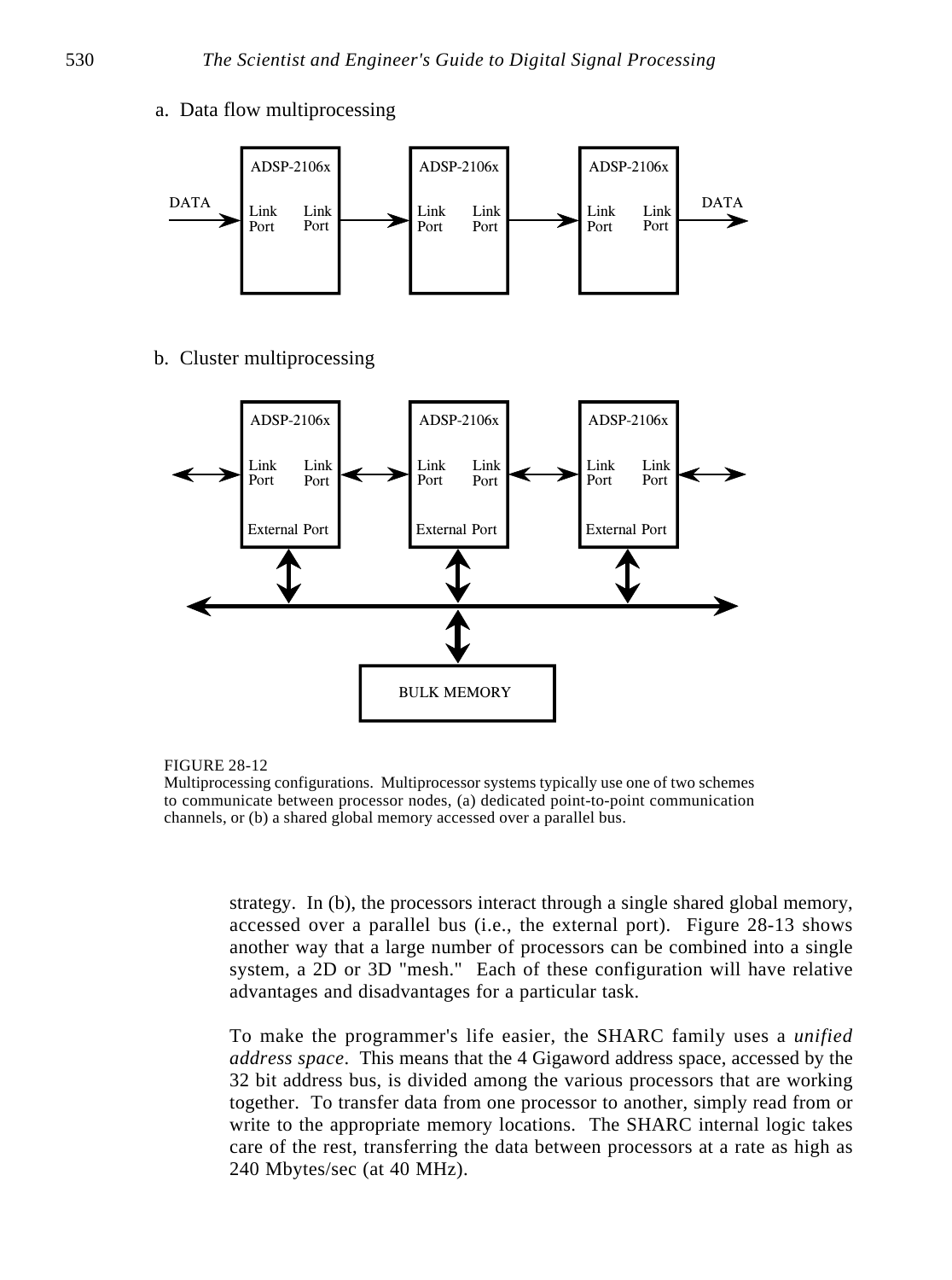

FIGURE 28-13 Multiprocessing "mesh" configuration. For applications such as radar imaging, a 2D or 3D array may be the most efficient way to coordinate a large number of processors.

## **The Digital Signal Processor Market**

The DSP market is very large and growing rapidly. As shown in Fig. 28-14, it will be about 8-10 billion dollars/year at the turn of the century, and growing at a rate of 30-40% each year. This is being fueled by the incessant



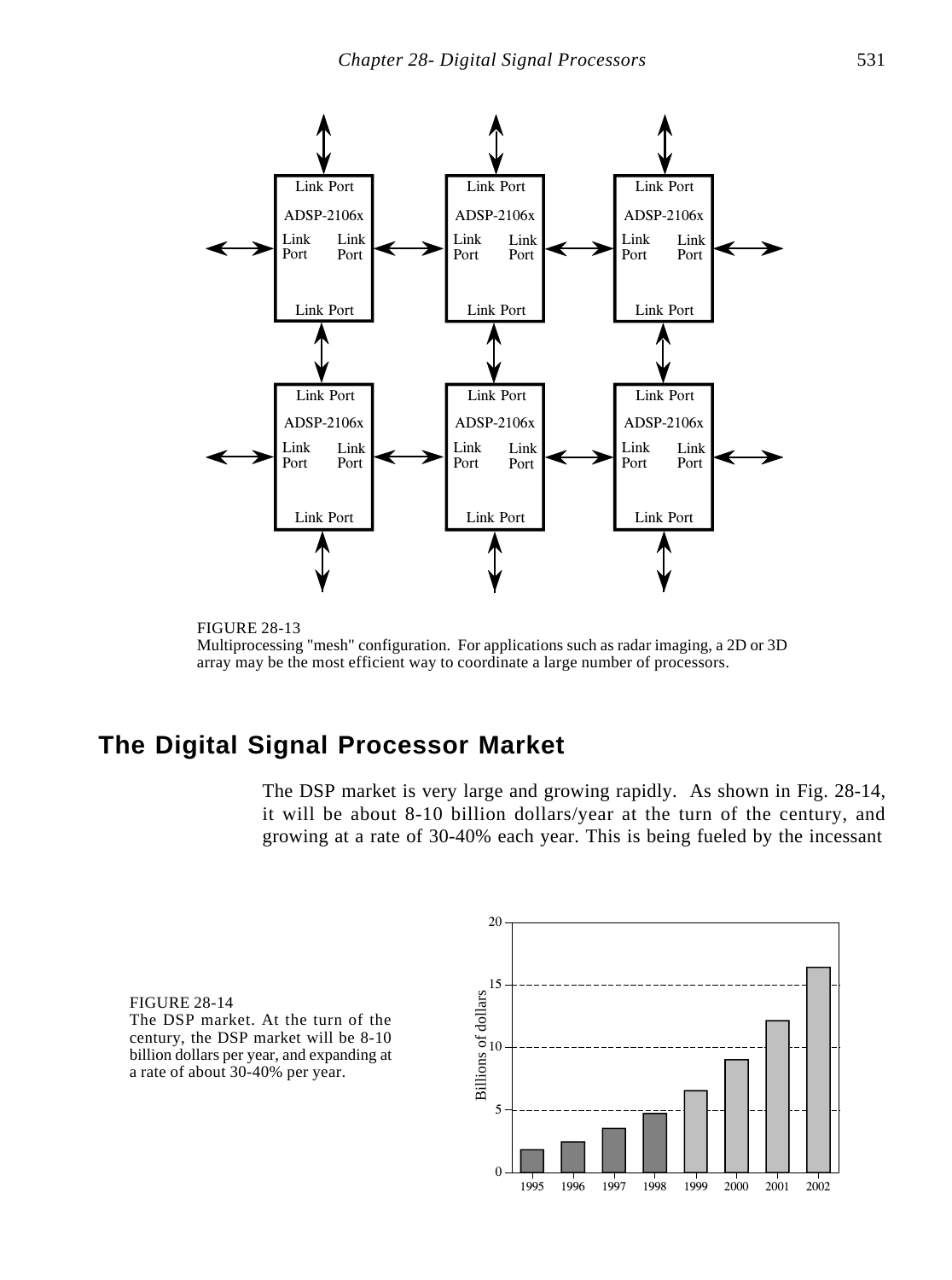#### 532 *The Scientist and Engineer's Guide to Digital Signal Processing*

demand for better and cheaper consumer products, such as: cellular telephones, multimedia computers, and high-fidelity music reproduction. These high-revenue applications are shaping the field, while less profitable areas, such as scientific instrumentation, are just riding the wave of technology.

DSPs can be purchased in three forms, as a **core**, as a **processor**, and as a **board level** product. In DSP, the term "core" refers to the section of the processor where the key tasks are carried out, including the data registers, multiplier, ALU, address generator, and program sequencer. A complete **processor** requires combining the core with memory and interfaces to the outside world. While the core and these peripheral sections are designed separately, they will be fabricated on the same piece of silicon, making the *processor* a single integrated circuit.

Suppose you build cellular telephones and want to include a DSP in the design. You will probably want to purchase the DSP as a *processor*, that is, an integrated circuit ("chip") that contains the core, memory and other internal features. For instance, the SHARC ADSP-21060 comes in a "240 lead Metric PQFP" package, only 35×35×4 mm in size. To incorporate this IC in your product, you design a printed circuit board where it will be soldered in next to your other electronics. This is the most common way that DSPs are used.

Now, suppose the company you work for manufactures its own integrated circuits. In this case, you might not want the entire *processor*, just the design of the *core*. After completing the appropriate licensing agreement, you can start making chips that are highly customized to your particular application. This gives you the flexibility of selecting how much memory is included, how the chip receives and transmits data, how it is packaged, and so on. Custom devices of this type are an increasingly important segment of the DSP marketplace.

Lastly, there are several dozen companies that will sell you DSPs already mounted on a printed circuit board. These have such features as extra memory, A/D and D/A converters, EPROM sockets, multiple processors on the same board, and so on. While some of these boards are intended to be used as stand alone computers, most are configured to be plugged into a host, such as a personal computer. Companies that make these types of boards are called **Third Party Developers**. The best way to find them is to ask the manufacturer of the DSP you want to use. Look at the DSP manufacturer's website; if you don't find a list there, send them an e-mail. They will be more than happy to tell you who is using their products and how to contact them.

The present day Digital Signal Processor market (1998) is dominated by four companies. Here is a list, and the general scheme they use for numbering their products: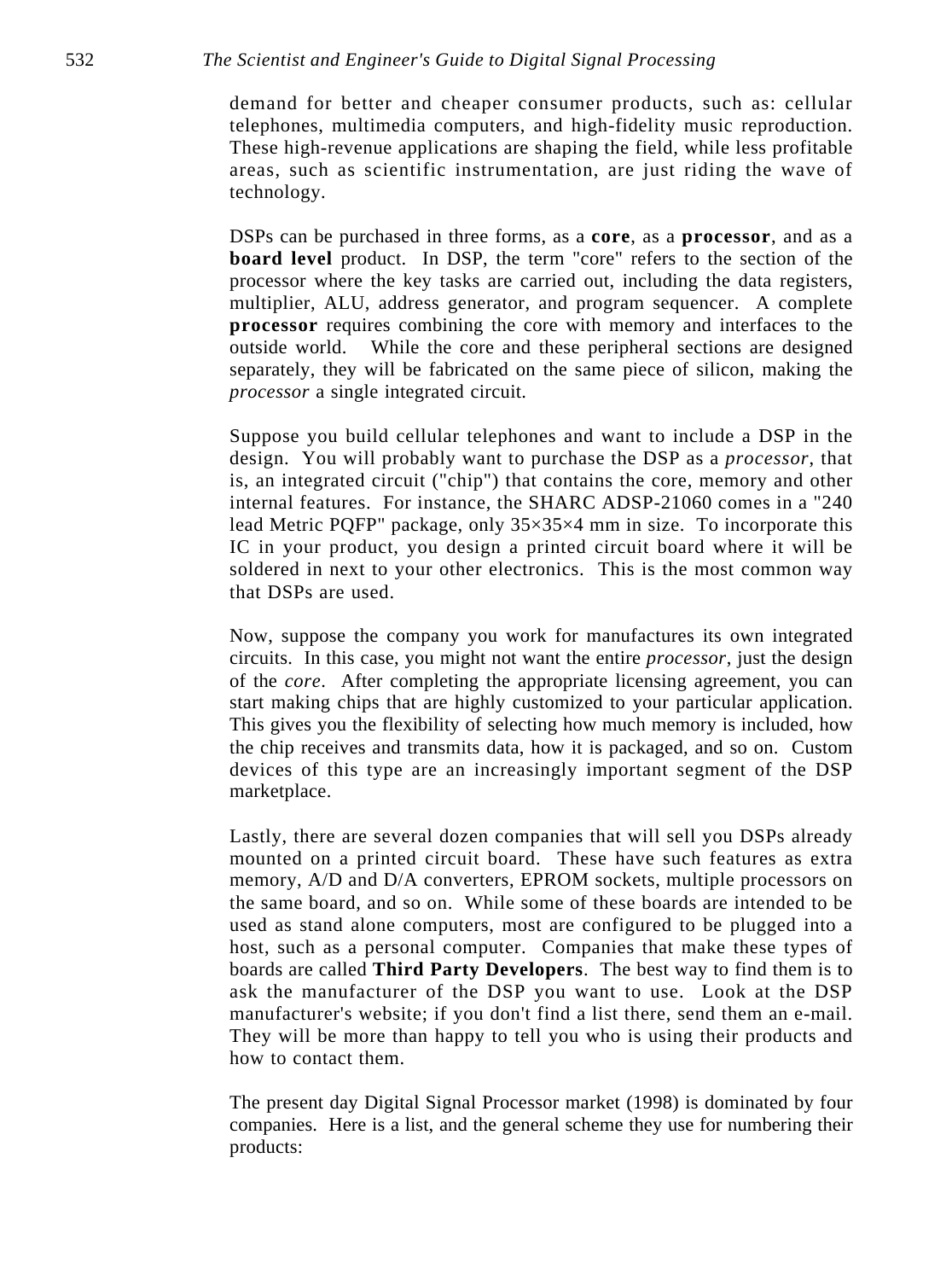| <b>Analog Devices</b> (www.analog.com/dsp)  |  |  |
|---------------------------------------------|--|--|
| ADSP-21xx 16 bit, fixed point               |  |  |
| ADSP-21xxx 32 bit, floating and fixed point |  |  |
| <b>Lucent Technologies</b> (www.lucent.com) |  |  |
| DSP16xxx<br>16 bit fixed point              |  |  |
| $DSP32xx$ 32 bit floating point             |  |  |
| <b>Motorola</b> (www.mot.com)               |  |  |
| DSP561xx<br>16 bit fixed point              |  |  |
| DSP560xx<br>24 bit, fixed point             |  |  |
| 32 bit, floating point                      |  |  |
| Texas Instruments (www.ti.com)              |  |  |
| TMS320Cxx 16 bit fixed point                |  |  |
| TMS320Cxx 32 bit floating point             |  |  |
|                                             |  |  |

Keep in mind that the distinction between DSPs and other microprocessors is not always a clear line. For instance, look at how Intel describes the MMX technology addition to its Pentium processor:

*"Intel engineers have added 57 powerful new instructions specifically designed to manipulate and process video, audio and graphical data efficiently. These instructions are oriented to the highly parallel, repetitive sequences often found in multimedia operations."*

In the future, we will undoubtedly see more DSP-like functions merged into traditional microprocessors and microcontrollers. The internet and other multimedia applications are a strong driving force for these changes. These applications are expanding so rapidly, in twenty years it is very possible that the Digital Signal Processor may *be* the "traditional" microprocessor.

How do you keep up with this rapidly changing field? The best way is to read trade journals that cover the DSP market, such as EDN (Electronic Design News, *www.ednmag.com*), and ECN (Electronic Component News, *www.ecnmag.com*). These are distributed free, and contain up-to-date information on what is available and where the industry is going. Trade journals are a "must-read" for anyone serious about the field. You will also want to be on the mailing list of several DSP manufacturers. This will allow you to receive new product announcements, pricing information, and special offers (such as free software and low-cost evaluation kits). Some manufacturers also distribute periodic newsletters. For instance, Analog Devices publishes *Analog Dialogue* four times a year, containing articles